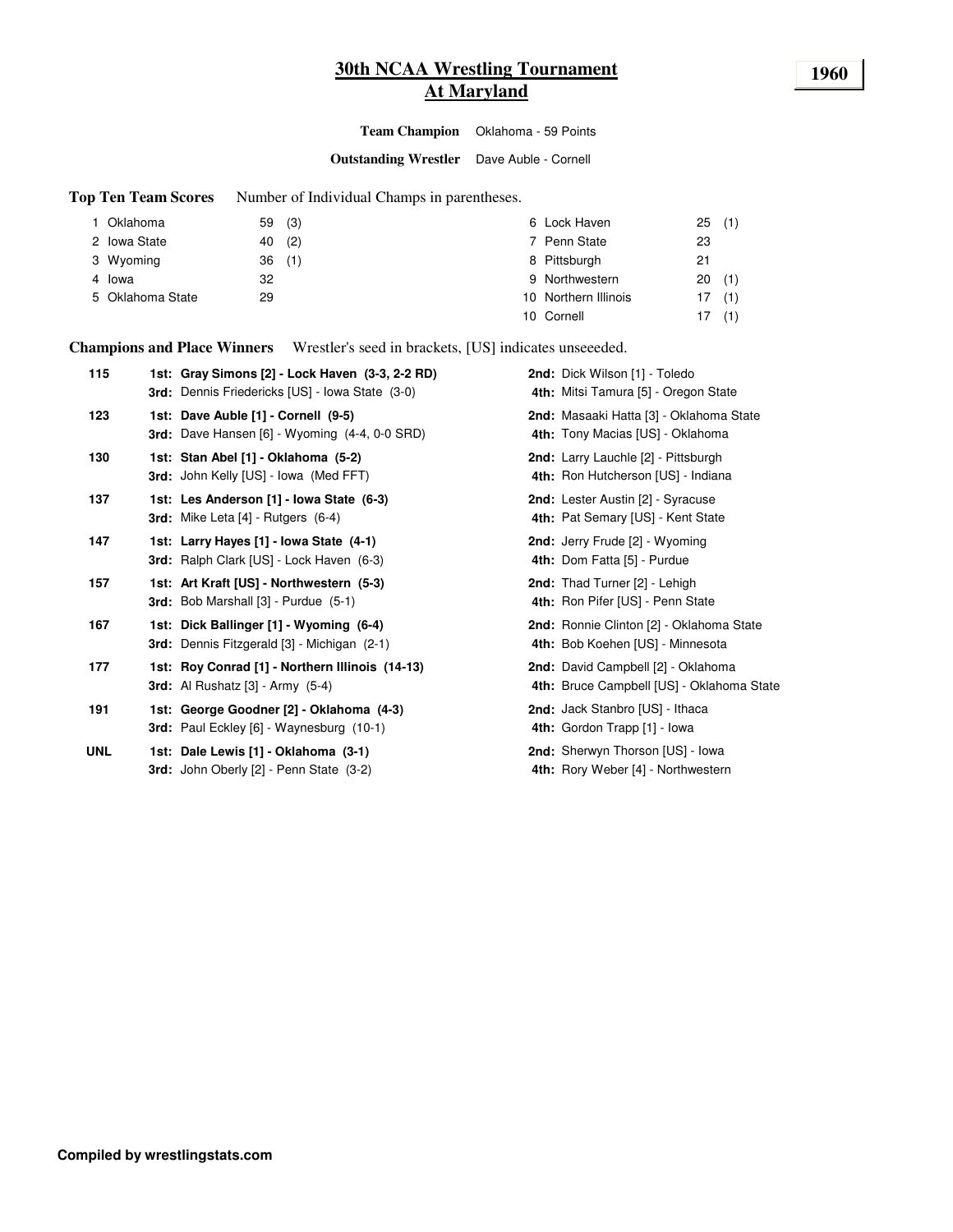# **3/24/1960 to 3/26/1960 at Maryland 1960 NCAA Wrestling Championship Page <sup>1</sup> of <sup>20</sup>**

| Fred Lamb, Indiana             |                         |                        |                         |
|--------------------------------|-------------------------|------------------------|-------------------------|
|                                | John Dooley 5-3         |                        | 115 Weight Class        |
| John Dooley, Kansas State [4]  |                         |                        |                         |
|                                |                         | Mitsi Tamura 1-0       |                         |
| Mitsi Tamura, Oregon State [5] |                         |                        |                         |
|                                | Mitsi Tamura 2-0        |                        |                         |
| Bob Campana, Springfield       |                         |                        |                         |
|                                |                         |                        | Dick Wilson 5-2         |
| Fran McCann, Oklahoma State    |                         |                        |                         |
| Dick Wilson, Toledo [1]        | Dick Wilson 10-3        |                        |                         |
|                                |                         |                        |                         |
| Bill McNiel, Northern Iowa     |                         | Dick Wilson 6-3        |                         |
|                                |                         |                        |                         |
| Dale Confer, Penn State        | Dale Confer 4-0         |                        |                         |
|                                |                         |                        |                         |
| Bob Moore, Ohio State          |                         |                        | Gray Simons 3-3, 2-2 RD |
|                                | Jack Thamert 3-0        |                        |                         |
| Jack Thamert, Minnesota State  |                         |                        |                         |
|                                |                         | Gray Simons 13-6       |                         |
| Gray Simons, Lock Haven [2]    |                         |                        |                         |
|                                | Gray Simons Fall 8:44   |                        |                         |
| Bob Pierce, Delaware           |                         |                        |                         |
|                                |                         |                        | Gray Simons 5-3         |
| Dennis Friedericks, Iowa State |                         |                        |                         |
|                                | Dennis Friedericks 11-4 |                        |                         |
| Fred Rittschoff, Wisconsin [3] |                         |                        |                         |
|                                |                         | Dennis Friedericks 8-1 |                         |
| Bob Hogan, Rutgers [6]         |                         |                        |                         |
|                                | Bob Hogan               |                        |                         |
| Bye                            |                         |                        |                         |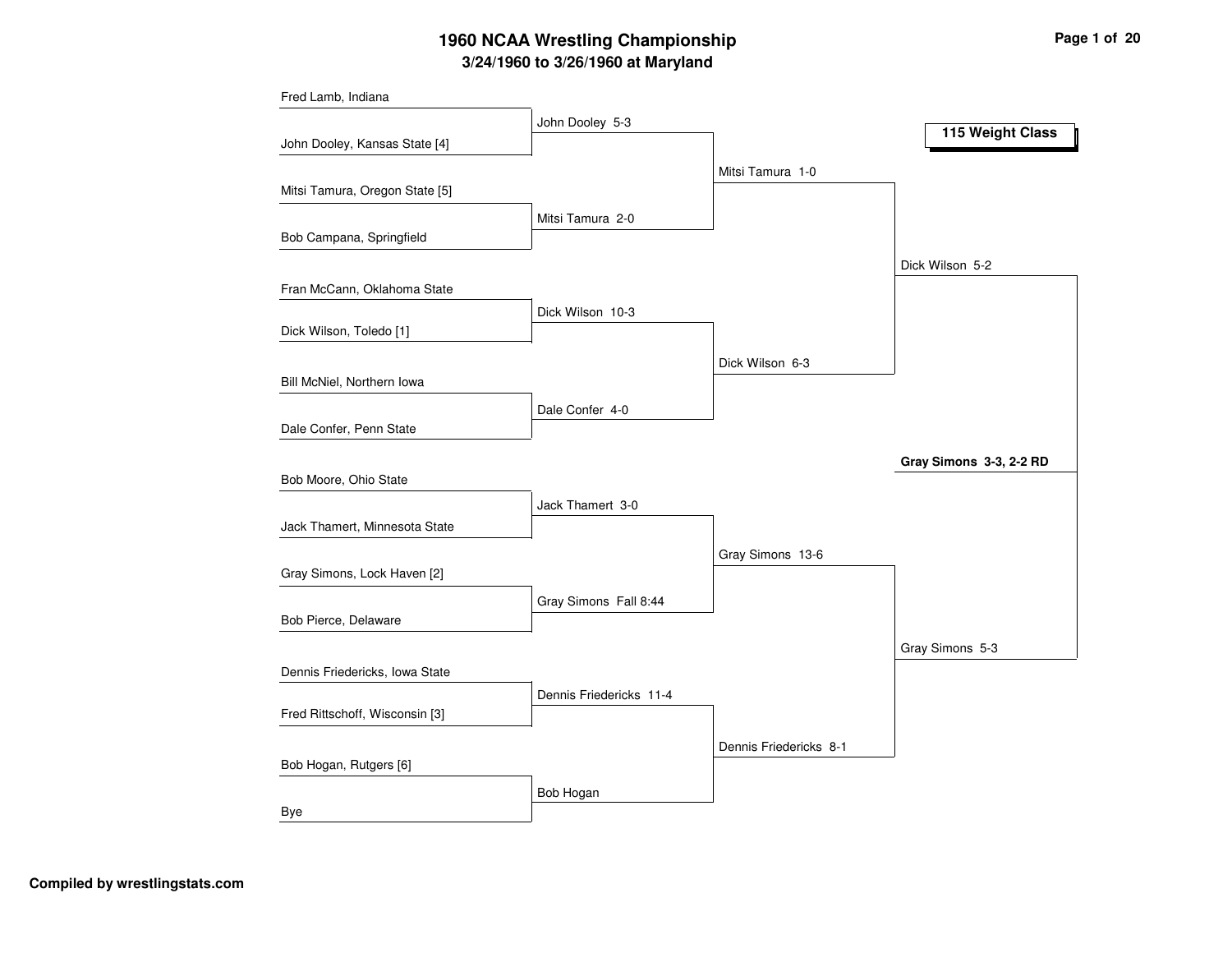# **3/24/1960 to 3/26/1960 at Maryland 1960 NCAA Wrestling Championship Page <sup>2</sup> of <sup>20</sup>**

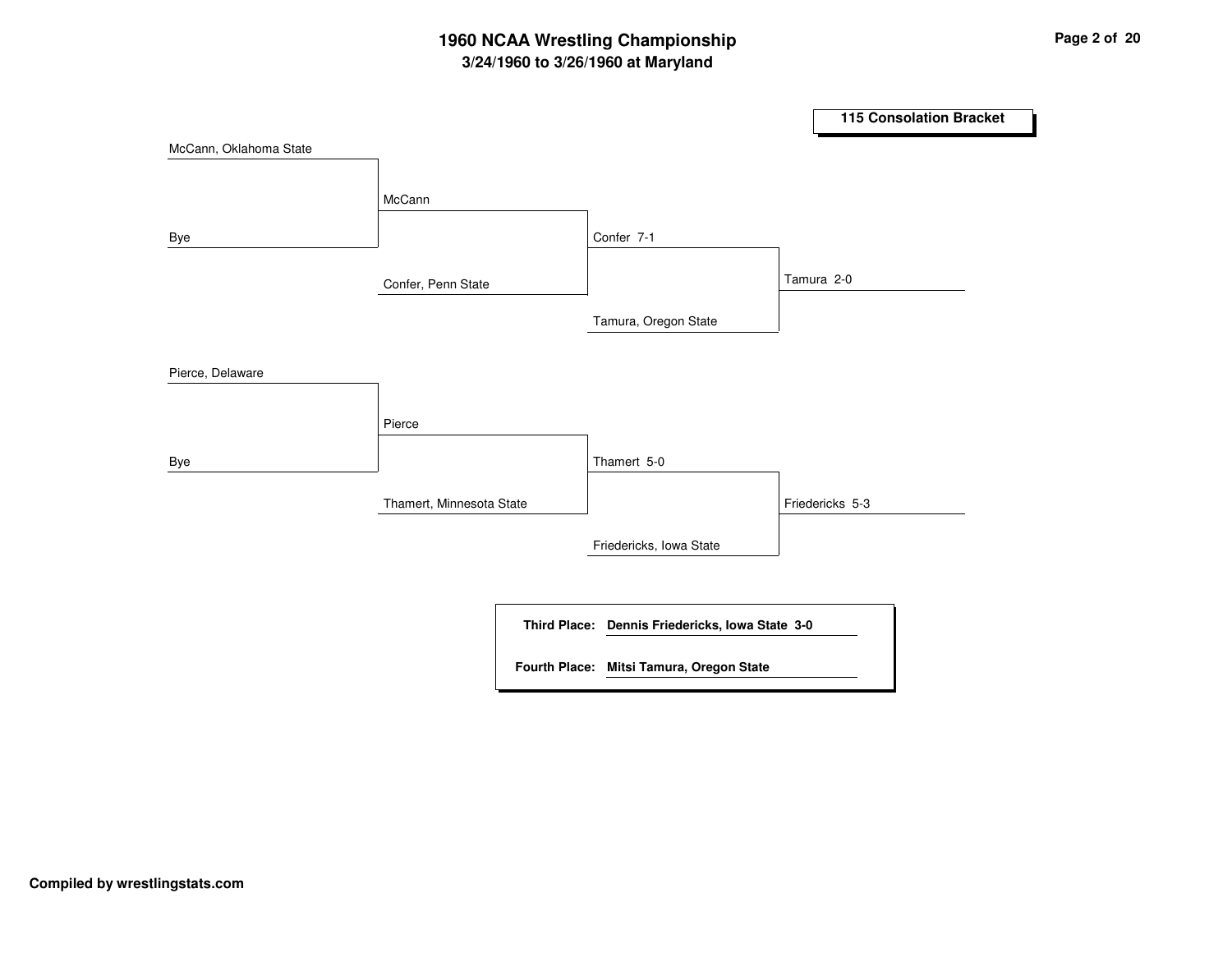| Tom Tisone, Colorado Mines [5]           |                    |                    |                    |                          |
|------------------------------------------|--------------------|--------------------|--------------------|--------------------------|
| Bye                                      | Tom Tisone         | Tom Tisone 7-6     |                    |                          |
| Jerry Lane, Northern Iowa                | Jerry Lane         |                    |                    | 123 Weight Class         |
| Bye                                      |                    |                    |                    |                          |
| Doug Bingham, Utah [4]                   |                    |                    | Jim Bledsoe 7-2    |                          |
| Bye                                      | Doug Bingham       |                    |                    |                          |
| Jim Bledsoe, SIU-Carbondale              | Jim Bledsoe 7-5    | Jim Bledsoe 12-7   |                    |                          |
| Dave Gates, Iowa                         |                    |                    |                    |                          |
| Tony Scordo, Penn State                  |                    |                    |                    | Dave Auble 12-4          |
| Bye                                      | Tony Scordo        |                    |                    |                          |
| Dave Frame, Minnesota State              |                    | Tony Macias 5-4    |                    |                          |
| Tony Macias, Oklahoma                    | Tony Macias 8-5    |                    |                    |                          |
| Dave Auble, Cornell [1]                  |                    |                    | Dave Auble 5-2     |                          |
| Bye                                      | Dave Auble         |                    |                    |                          |
| Gerry Sachsel, Notre Dame                |                    | Dave Auble 6-1     |                    |                          |
| Don Webster, Iowa State                  | Don Webster 4-0    |                    |                    |                          |
| George Hobbs, Michigan State             |                    |                    |                    | Dave Auble 9-5           |
|                                          | George Hobbs 8-3   |                    |                    |                          |
|                                          |                    |                    |                    |                          |
| Cleon Cassel, Franklin & Marshall        |                    | Dave Camaione 9-5  |                    |                          |
| Dave Camaione, Ohio State [2]            | Dave Camaione      |                    |                    |                          |
| Bye                                      |                    |                    | Dave Camaione 11-9 |                          |
| Jerry Perez, Oregon State                | Jerry Perez        |                    |                    |                          |
| Bye                                      |                    | Rick Martin 6-1    |                    |                          |
| Rick Martin, Pittsburgh                  | <b>Rick Martin</b> |                    |                    |                          |
| Bye                                      |                    |                    |                    | Masaaki Hatta 11-11, 9-5 |
| Dave Hansen, Wyoming [6]                 | Dave Hansen 8-2    |                    |                    |                          |
| Jerry Mayberry, Washington               |                    | Dave Hansen 7-2    |                    |                          |
| Dick VanAuken, Maryland                  | Dick VanAuken      |                    |                    |                          |
| Bye                                      |                    |                    |                    |                          |
| Fred Leich, Rutgers                      | Fred Leich         |                    | Masaaki Hatta 13-4 |                          |
| Bye                                      |                    |                    |                    |                          |
| Bye<br>Masaaki Hatta, Oklahoma State [3] | Masaaki Hatta      | Masaaki Hatta 16-7 |                    |                          |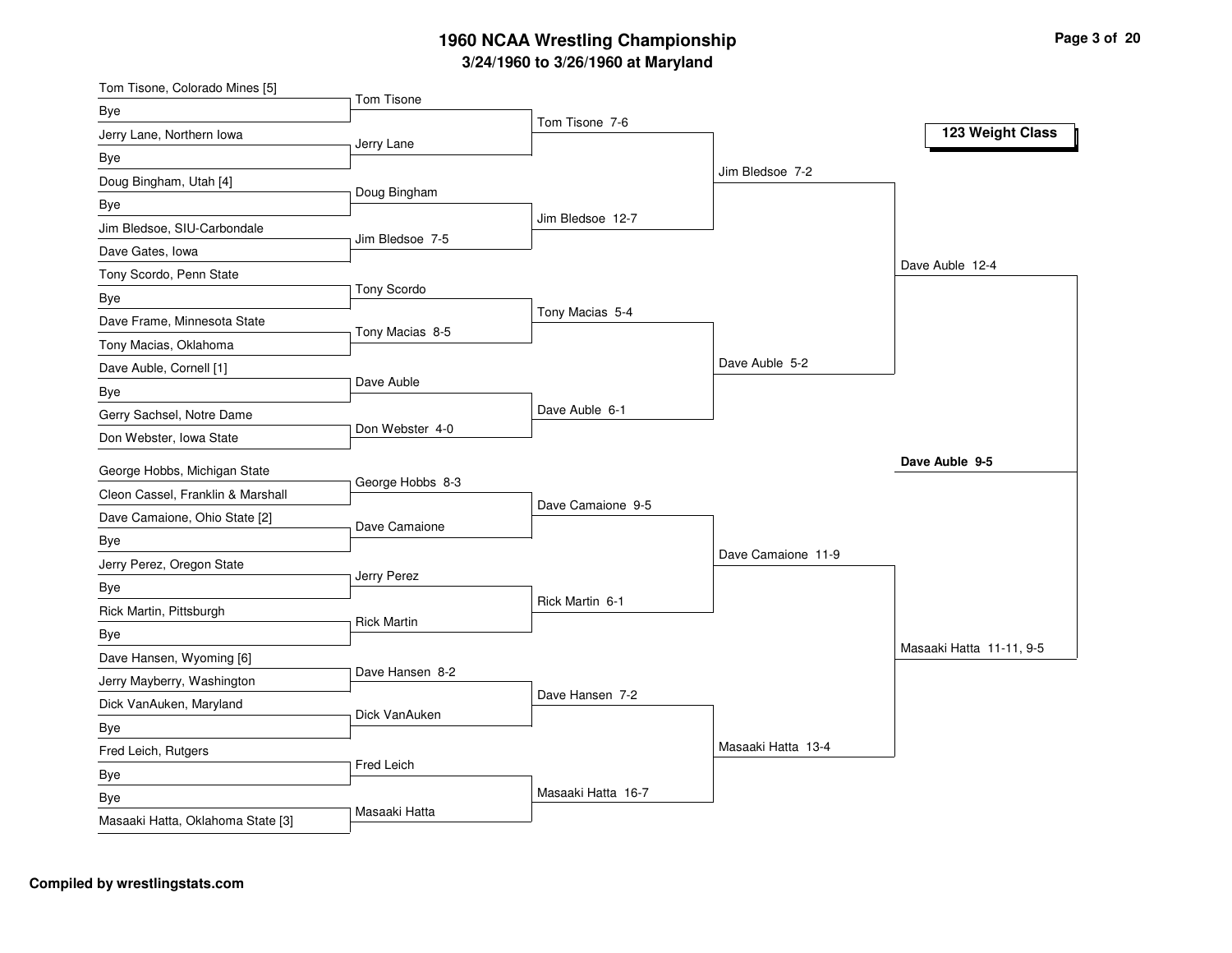# **3/24/1960 to 3/26/1960 at Maryland 1960 NCAA Wrestling Championship Page <sup>4</sup> of <sup>20</sup>**

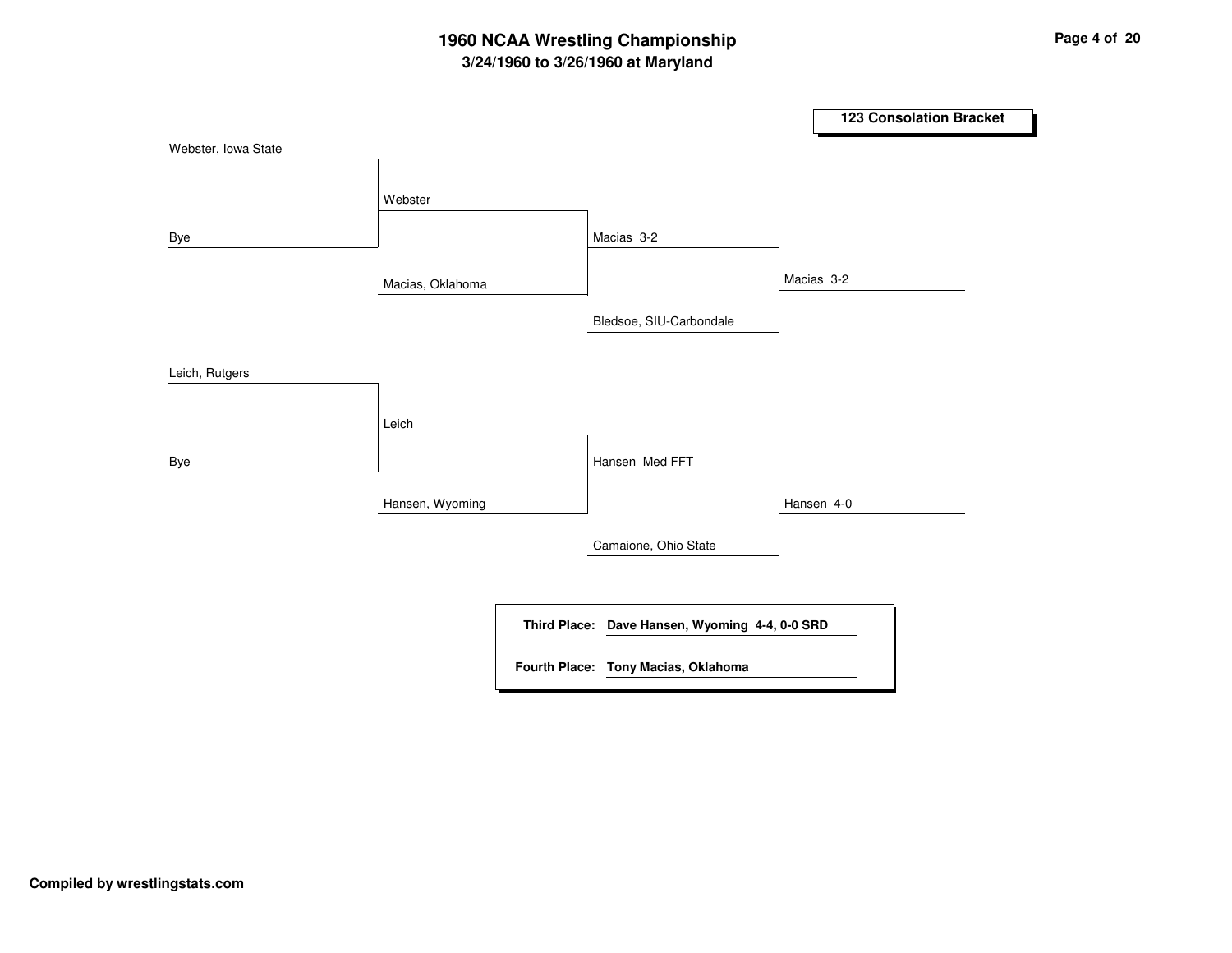| Ramon West, RIT [5]                  |                    |                      |                      |                   |
|--------------------------------------|--------------------|----------------------|----------------------|-------------------|
| Bye                                  | Ramon West         | Ramon West 6-2       |                      |                   |
| Doug Baillie, Lehigh                 | Doug Baillie       |                      |                      | 130 Weight Class  |
| Bye                                  |                    |                      |                      |                   |
| Gary Hoagland, Portland State [4]    |                    |                      | Ramon West 4-0       |                   |
| Bye                                  | Gary Hoagland      |                      |                      |                   |
| Joe DiBella, Coast Guard             |                    | Gary Hoagland 8-2    |                      |                   |
| John McCrillis, Iowa State           | Joe DiBella 7-4    |                      |                      |                   |
| Ron Hutcherson, Indiana              |                    |                      |                      | Stan Abel 9-4     |
| Bye                                  | Ron Hutcherson     |                      |                      |                   |
| Bill Corn, Western State             | <b>Bill Corn</b>   | Ron Hutcherson 6-2   |                      |                   |
| Bye                                  |                    |                      |                      |                   |
| Stan Abel, Oklahoma [1]              |                    |                      | Stan Abel 9-5        |                   |
| Bye                                  | Stan Abel          |                      |                      |                   |
| Jim Valentine, Ithaca                |                    | Stan Abel 6-1        |                      |                   |
| Al DeLeon, Minnesota State           | Al DeLeon 8-4      |                      |                      |                   |
| John Kelly, lowa                     |                    |                      |                      | Stan Abel 5-2     |
| Larry Lauchle, Pittsburgh [2]        | Larry Lauchle 6-4  |                      |                      |                   |
| Frank Freeman, Northern Iowa         |                    | Larry Lauchle 3-0    |                      |                   |
| Bye                                  | Frank Freeman      |                      |                      |                   |
| Gordon Danks, Penn State             |                    |                      | Larry Lauchle 8-2    |                   |
| Bye                                  | Gordon Danks       |                      |                      |                   |
| Jerry Headington, Utah               |                    | Jerry Headington 6-5 |                      |                   |
| Bye                                  | Jerry Headington   |                      |                      |                   |
| Lannie Bryant, Northern Colorado [3] |                    |                      |                      | Larry Lauchle 4-0 |
| Bye                                  | Lannie Bryant      |                      |                      |                   |
| Ed Cliatt, Maryland                  |                    | Lannie Bryant 5-3    |                      |                   |
|                                      | <b>Ed Cliatt</b>   |                      |                      |                   |
| Bye<br>Bill Kehrig, Lycoming         |                    |                      | Norm Young Fall 8:37 |                   |
|                                      | <b>Bill Kehrig</b> |                      |                      |                   |
| Bye                                  |                    | Norm Young 5-1       |                      |                   |
| Bye                                  | Norm Young         |                      |                      |                   |
| Norm Young, Michigan State [6]       |                    |                      |                      |                   |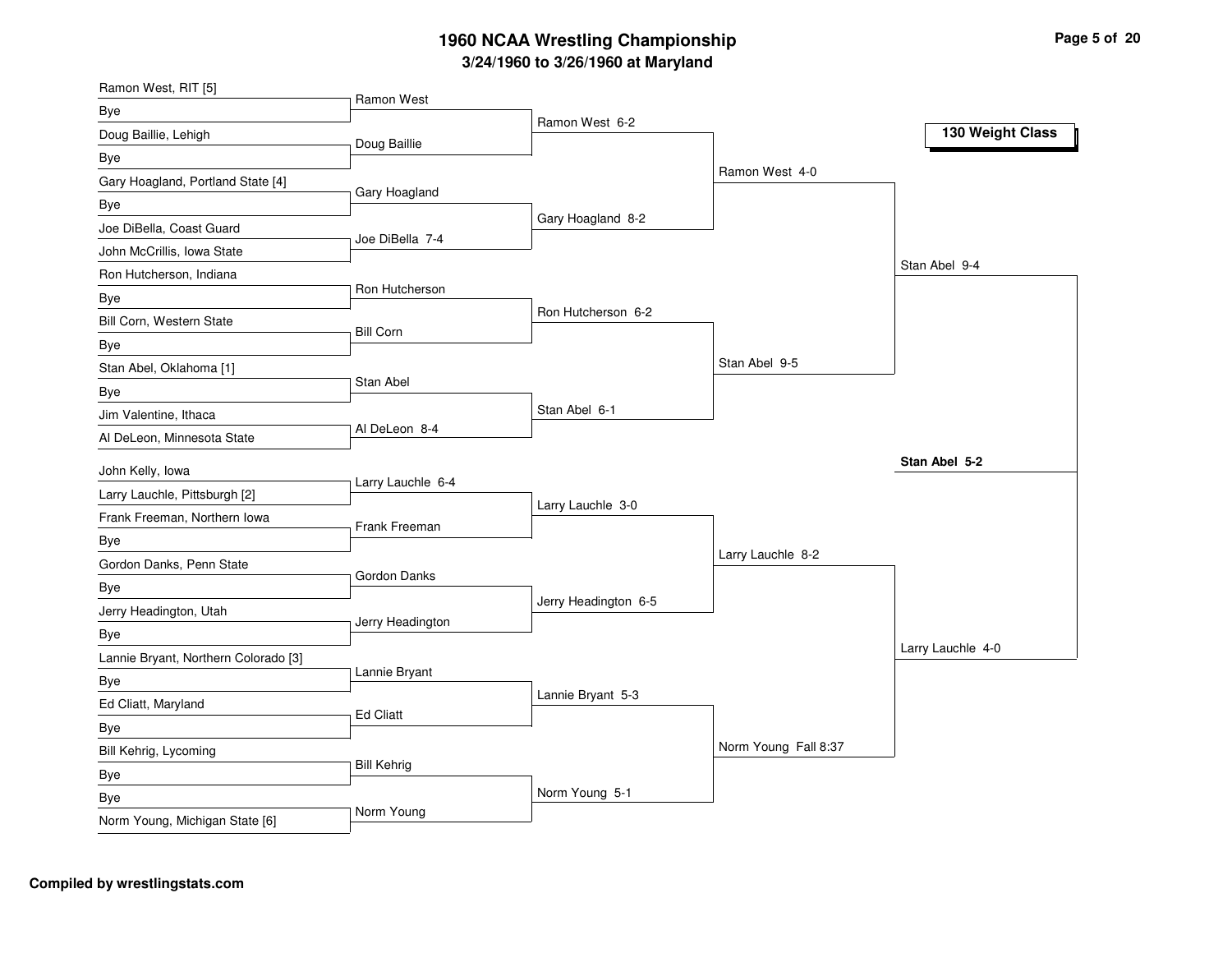# **3/24/1960 to 3/26/1960 at Maryland 1960 NCAA Wrestling Championship Page <sup>6</sup> of <sup>20</sup>**

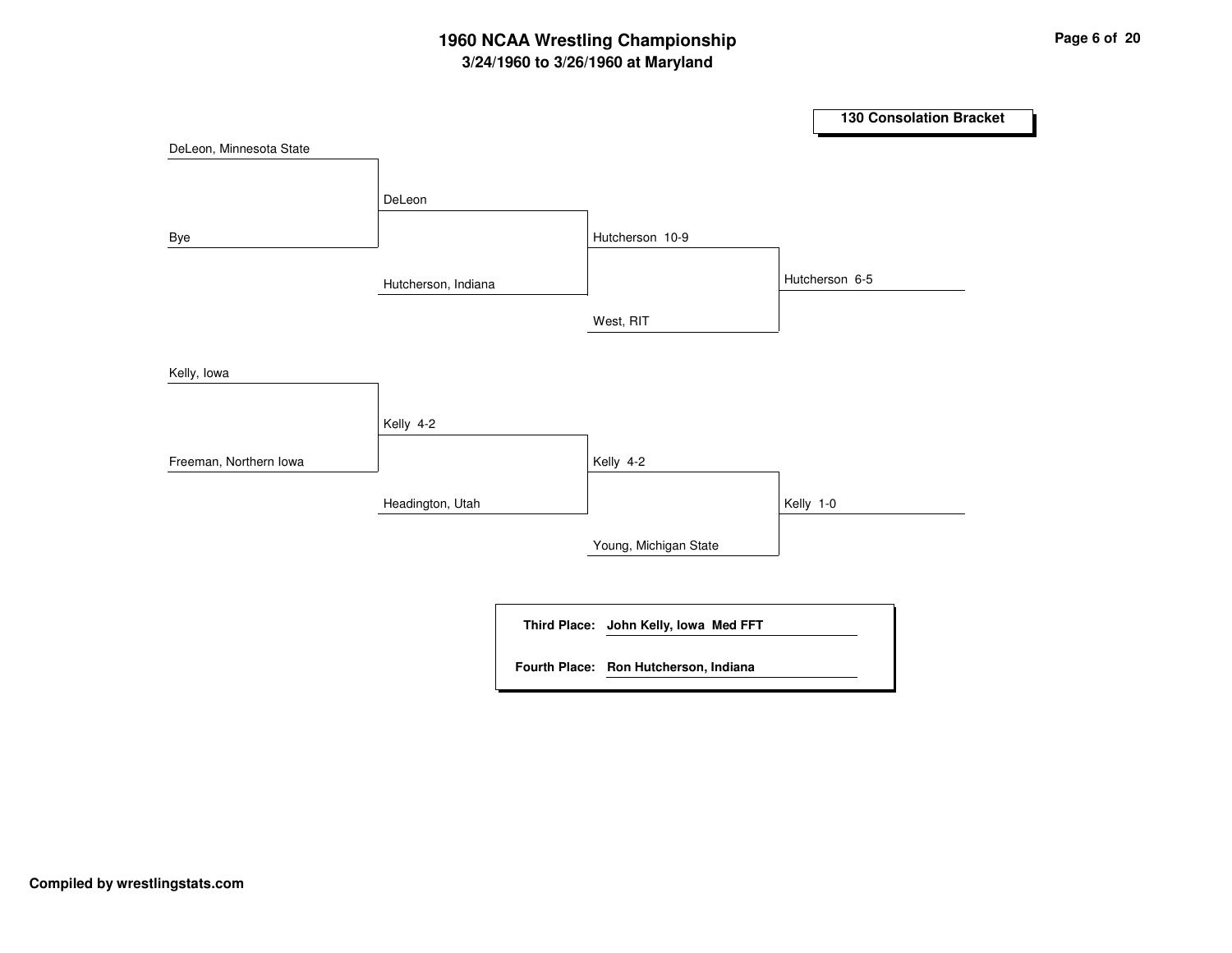| Jerry Huffman, RIT              |                            |                            |                         |                        |
|---------------------------------|----------------------------|----------------------------|-------------------------|------------------------|
| Bye                             | Jerry Huffman              |                            |                         |                        |
| Doug Wilson, Oklahoma State [5] | Bill Taylor 10-10, 4-0     | Bill Taylor 3-2            |                         | 137 Weight Class       |
| Bill Taylor, Cornell Iowa       |                            |                            |                         |                        |
| Charles Coffee, Minnesota       |                            |                            | Mike Leta 4-3           |                        |
| Bye                             | <b>Charles Coffee</b>      |                            |                         |                        |
| Harry Romig, Lycoming           |                            | Mike Leta 7-6              |                         |                        |
| Mike Leta, Rutgers [4]          | Mike Leta 4-1              |                            |                         |                        |
| Harold Rowe, Knox               |                            |                            |                         | Les Anderson 3-1       |
| Bye                             | Harold Rowe                |                            |                         |                        |
| Les Anderson, Iowa State [1]    | Les Anderson Fall 6:22     | Les Anderson 10-3          |                         |                        |
| Al Bamforth, Virginia Military  |                            |                            |                         |                        |
| Stan Reed, Virginia             |                            |                            | Les Anderson 5-2        |                        |
| Bye                             | Stan Reed                  |                            |                         |                        |
| Carl Scott, Wyoming             |                            | Daryl Kelvington Fall 7:24 |                         |                        |
| Daryl Kelvington, Pittsburgh    | Daryl Kelvington Fall 7:38 |                            |                         |                        |
| Jim Brainerd, Northern Iowa     |                            |                            |                         | Les Anderson 6-3       |
| Ron Youngbauer, Minnesota State | Jim Brainerd Fall 7:08     |                            |                         |                        |
| Lester Austin, Syracuse [2]     |                            | Lester Austin 7-2          |                         |                        |
| Bye                             | Lester Austin              |                            |                         |                        |
| Dennis Lucy, Iowa               |                            |                            | Lester Austin Fall 2:29 |                        |
| Tom Van Ness, Maryland          | Tom Van Ness 8-2           |                            |                         |                        |
| Pat Semary, Kent State          |                            | Pat Semary 5-3             |                         |                        |
| Bye                             | Pat Semary                 |                            |                         |                        |
| Dick Zboray, Indiana [3]        |                            |                            |                         | Lester Austin 4-4, 4-1 |
| Gerald Whitfield, Oklahoma      | Dick Zboray 5-2            |                            |                         |                        |
| Guy Guccione, Penn State        |                            | Guy Guccione 6-4           |                         |                        |
| Bye                             | <b>Guy Guccione</b>        |                            |                         |                        |
| Dick Rimple, Bloomsburg         |                            |                            | Guy Guccione 12-5       |                        |
| Bye                             | Dick Rimple                |                            |                         |                        |
| Bye                             |                            | Larry Word 7-1             |                         |                        |
| Larry Word, Kansas State [6]    | Larry Word                 |                            |                         |                        |
|                                 |                            |                            |                         |                        |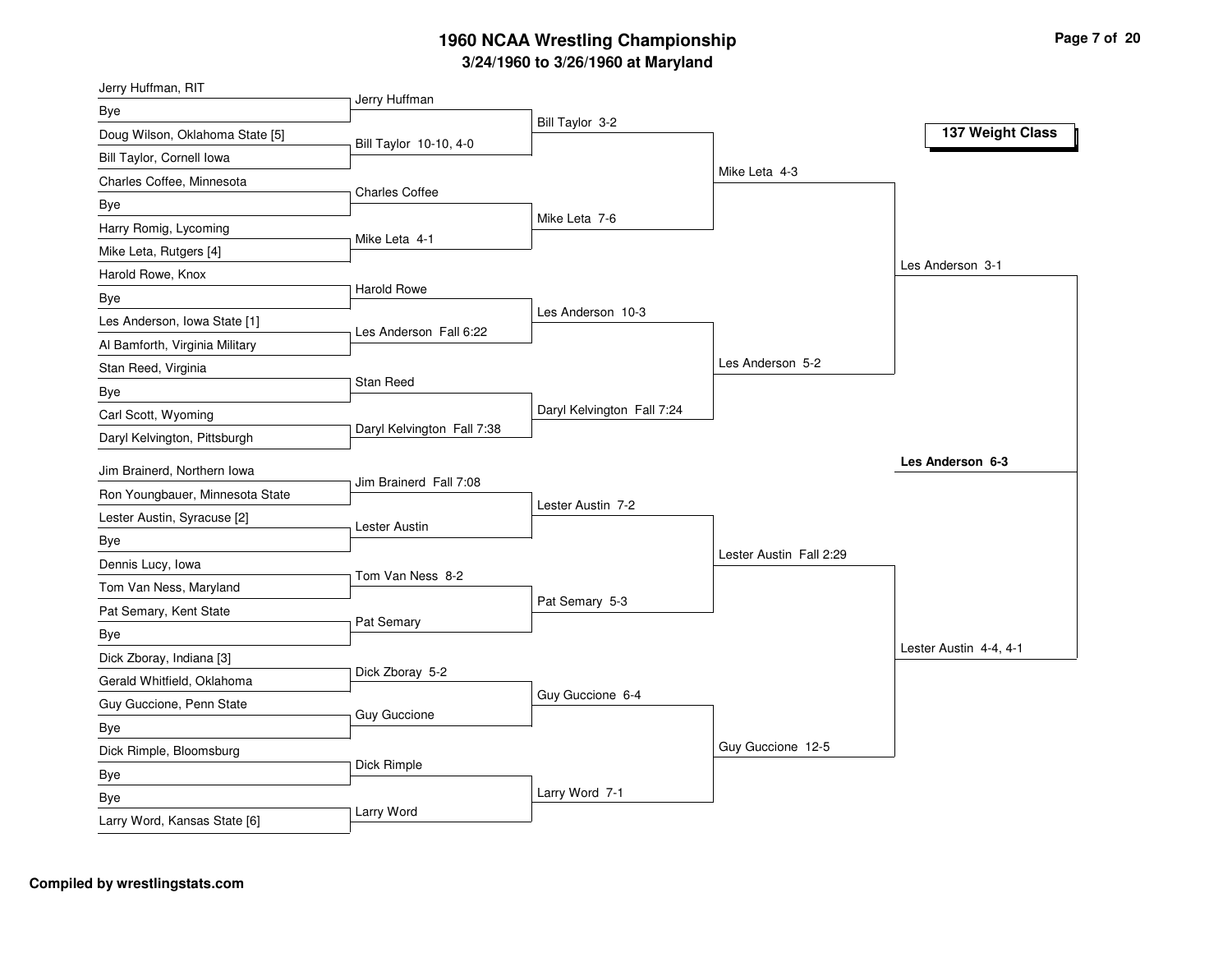# **3/24/1960 to 3/26/1960 at Maryland 1960 NCAA Wrestling Championship Page <sup>8</sup> of <sup>20</sup>**

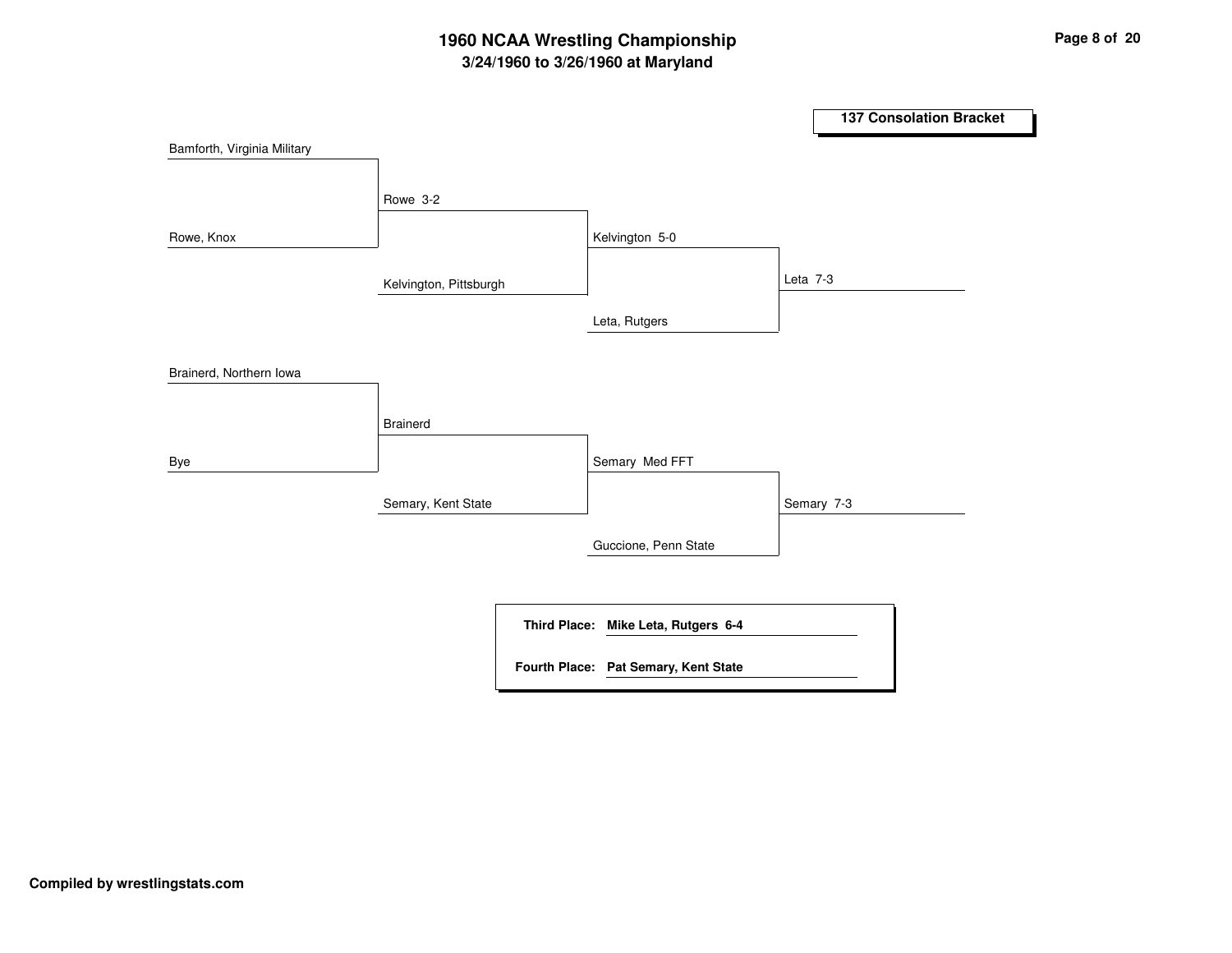| Neil DeLozier<br>Bye<br>Dom Fatta 3-2<br>147 Weight Class<br>Dom Fatta 4-3<br>Dom Fatta 1-1, 5-2<br>Toby Zweygardt<br>Toby Zweygardt 4-2<br>John Zolikoff 4-2<br>Larry Hayes 3-0<br>Larry Hayes<br>Larry Hayes Fall 7:19<br>James Estabrook, Harvard<br>Doug Ryan 8-6<br>Larry Hayes Fall 8:50<br>Bill Berry Fall 7:11<br>Del Rossberg 8-6<br>Del Rossberg 3-1<br>Larry Hayes 4-1<br>Jim Hoppel, Bowling Green<br>Jerry Frude 7-1<br>Jerry Frude, Wyoming [2]<br>Jerry Frude 11-8<br>Bob Gunst, Lehigh<br><b>Bob Gunst</b><br>Bye<br>Jerry Frude 7-2<br>Brian Kane, Virginia Military<br>Sam Minor 6-0<br>Sam Minor, Penn State<br>Sam Minor 5-0<br>Clair Gard, Kansas State<br>Clair Gard<br>Bye<br>Jerry Frude 9-4<br>Ralph Clark, Lock Haven<br>Ralph Clark Fall 2:49<br>Bob McSwain, North Carolina<br>Ralph Clark 7-4<br>Bob Wilson, Oklahoma State [3]<br>Bob Wilson<br>Bye<br>Ralph Clark 9-5<br>Tom Grifa, Rutgers [6] | Neil DeLozier, Franklin & Marshall |  |  |
|--------------------------------------------------------------------------------------------------------------------------------------------------------------------------------------------------------------------------------------------------------------------------------------------------------------------------------------------------------------------------------------------------------------------------------------------------------------------------------------------------------------------------------------------------------------------------------------------------------------------------------------------------------------------------------------------------------------------------------------------------------------------------------------------------------------------------------------------------------------------------------------------------------------------------------|------------------------------------|--|--|
|                                                                                                                                                                                                                                                                                                                                                                                                                                                                                                                                                                                                                                                                                                                                                                                                                                                                                                                                |                                    |  |  |
|                                                                                                                                                                                                                                                                                                                                                                                                                                                                                                                                                                                                                                                                                                                                                                                                                                                                                                                                | Dom Fatta, Purdue [5]              |  |  |
|                                                                                                                                                                                                                                                                                                                                                                                                                                                                                                                                                                                                                                                                                                                                                                                                                                                                                                                                | Bill Peterson, Cornell Iowa        |  |  |
|                                                                                                                                                                                                                                                                                                                                                                                                                                                                                                                                                                                                                                                                                                                                                                                                                                                                                                                                | Toby Zweygardt, Oregon State       |  |  |
|                                                                                                                                                                                                                                                                                                                                                                                                                                                                                                                                                                                                                                                                                                                                                                                                                                                                                                                                | <b>Bye</b>                         |  |  |
|                                                                                                                                                                                                                                                                                                                                                                                                                                                                                                                                                                                                                                                                                                                                                                                                                                                                                                                                | John Zolikoff, Pittsburgh [4]      |  |  |
|                                                                                                                                                                                                                                                                                                                                                                                                                                                                                                                                                                                                                                                                                                                                                                                                                                                                                                                                | Larry Gregory, Oklahoma            |  |  |
|                                                                                                                                                                                                                                                                                                                                                                                                                                                                                                                                                                                                                                                                                                                                                                                                                                                                                                                                | Larry Hayes, Iowa State [1]        |  |  |
|                                                                                                                                                                                                                                                                                                                                                                                                                                                                                                                                                                                                                                                                                                                                                                                                                                                                                                                                | Bye                                |  |  |
|                                                                                                                                                                                                                                                                                                                                                                                                                                                                                                                                                                                                                                                                                                                                                                                                                                                                                                                                |                                    |  |  |
|                                                                                                                                                                                                                                                                                                                                                                                                                                                                                                                                                                                                                                                                                                                                                                                                                                                                                                                                | Doug Ryan, Ohio University         |  |  |
|                                                                                                                                                                                                                                                                                                                                                                                                                                                                                                                                                                                                                                                                                                                                                                                                                                                                                                                                | Bill Berry, Washington State       |  |  |
|                                                                                                                                                                                                                                                                                                                                                                                                                                                                                                                                                                                                                                                                                                                                                                                                                                                                                                                                | John Lindemann, Minnesota State    |  |  |
|                                                                                                                                                                                                                                                                                                                                                                                                                                                                                                                                                                                                                                                                                                                                                                                                                                                                                                                                | Del Rossberg, Iowa                 |  |  |
|                                                                                                                                                                                                                                                                                                                                                                                                                                                                                                                                                                                                                                                                                                                                                                                                                                                                                                                                | Dick Besnier, Maryland             |  |  |
|                                                                                                                                                                                                                                                                                                                                                                                                                                                                                                                                                                                                                                                                                                                                                                                                                                                                                                                                |                                    |  |  |
|                                                                                                                                                                                                                                                                                                                                                                                                                                                                                                                                                                                                                                                                                                                                                                                                                                                                                                                                |                                    |  |  |
|                                                                                                                                                                                                                                                                                                                                                                                                                                                                                                                                                                                                                                                                                                                                                                                                                                                                                                                                |                                    |  |  |
|                                                                                                                                                                                                                                                                                                                                                                                                                                                                                                                                                                                                                                                                                                                                                                                                                                                                                                                                |                                    |  |  |
|                                                                                                                                                                                                                                                                                                                                                                                                                                                                                                                                                                                                                                                                                                                                                                                                                                                                                                                                |                                    |  |  |
|                                                                                                                                                                                                                                                                                                                                                                                                                                                                                                                                                                                                                                                                                                                                                                                                                                                                                                                                |                                    |  |  |
|                                                                                                                                                                                                                                                                                                                                                                                                                                                                                                                                                                                                                                                                                                                                                                                                                                                                                                                                |                                    |  |  |
|                                                                                                                                                                                                                                                                                                                                                                                                                                                                                                                                                                                                                                                                                                                                                                                                                                                                                                                                |                                    |  |  |
|                                                                                                                                                                                                                                                                                                                                                                                                                                                                                                                                                                                                                                                                                                                                                                                                                                                                                                                                |                                    |  |  |
|                                                                                                                                                                                                                                                                                                                                                                                                                                                                                                                                                                                                                                                                                                                                                                                                                                                                                                                                |                                    |  |  |
|                                                                                                                                                                                                                                                                                                                                                                                                                                                                                                                                                                                                                                                                                                                                                                                                                                                                                                                                |                                    |  |  |
|                                                                                                                                                                                                                                                                                                                                                                                                                                                                                                                                                                                                                                                                                                                                                                                                                                                                                                                                |                                    |  |  |
|                                                                                                                                                                                                                                                                                                                                                                                                                                                                                                                                                                                                                                                                                                                                                                                                                                                                                                                                |                                    |  |  |
| Tom Grifa 5-2                                                                                                                                                                                                                                                                                                                                                                                                                                                                                                                                                                                                                                                                                                                                                                                                                                                                                                                  | Grant Jordan, San Diego State      |  |  |
| Tom Grifa 2-0<br>Bye                                                                                                                                                                                                                                                                                                                                                                                                                                                                                                                                                                                                                                                                                                                                                                                                                                                                                                           |                                    |  |  |
| <b>Bob Gras</b><br>Bob Gras, Fairleigh Dickinson                                                                                                                                                                                                                                                                                                                                                                                                                                                                                                                                                                                                                                                                                                                                                                                                                                                                               |                                    |  |  |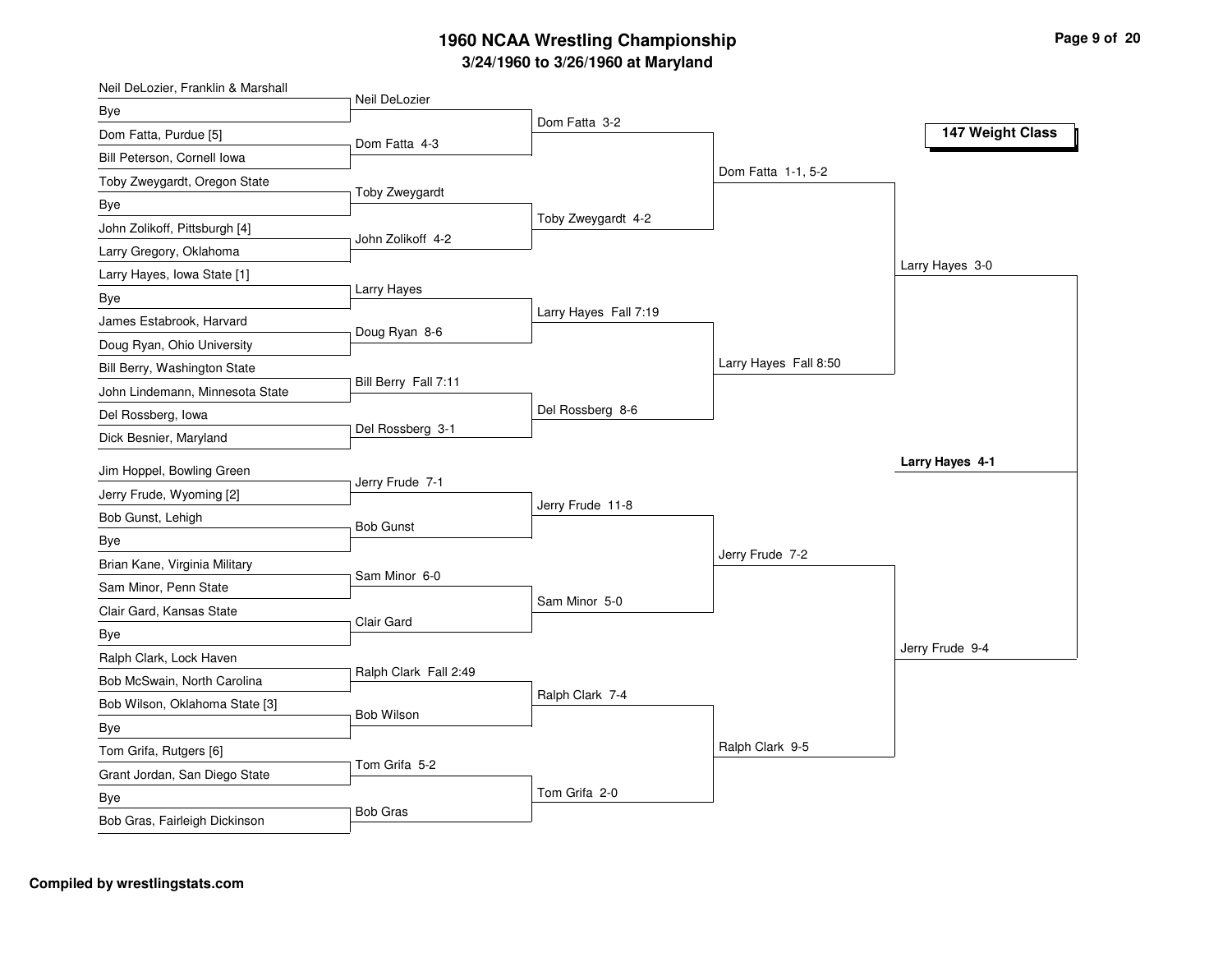# **3/24/1960 to 3/26/1960 at Maryland 1960 NCAA Wrestling Championship Page <sup>10</sup> of <sup>20</sup>**

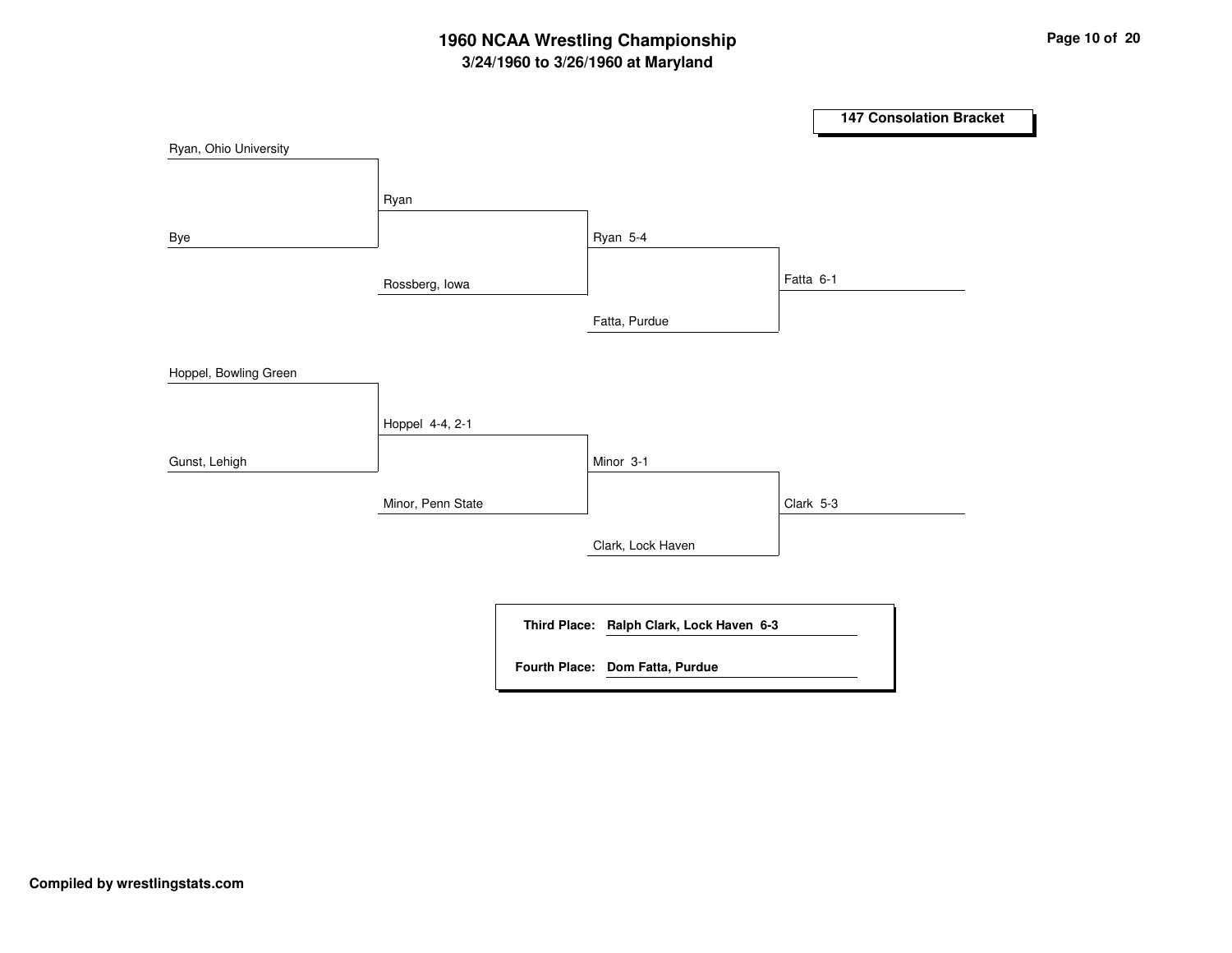| Dick Harris, Grinnell               |                        |                       |                       |                  |
|-------------------------------------|------------------------|-----------------------|-----------------------|------------------|
| Bye                                 | <b>Dick Harris</b>     |                       |                       |                  |
| Al Marion, Cornell [4]              | Al Marion Fall 7:57    | Al Marion Fall 5:07   |                       | 157 Weight Class |
| Don Namroz, Ball State              |                        |                       |                       |                  |
| Bob Davis, West Chester             |                        |                       | Autry Ehler Fall 7:10 |                  |
| Bill Daniels, Virginia Military     | Bob Davis 5-0          |                       |                       |                  |
| Autry Ehler, Portland State [5]     |                        | Autry Ehler 3-2       |                       |                  |
| Jim Lightner, Coast Guard           | Autry Ehler Fall 3:40  |                       |                       |                  |
| Harry Schlieff, Minnesota           |                        |                       |                       | Art Kraft 6-5    |
| Ron Pifer, Penn State               | Ron Pifer Fall 4:21    |                       |                       |                  |
| Ray Guzak, Northern Illinois        |                        | Ron Pifer 8-5         |                       |                  |
| Sid Terry, Oklahoma [1]             | Sid Terry 5-2          |                       |                       |                  |
| Leon Gridley, SUNY-Oswego           |                        |                       | Art Kraft 5-4         |                  |
| Frank Hankin, Utah                  | Frank Hankin 12-4      |                       |                       |                  |
| Art Kraft, Northwestern             |                        | Art Kraft 7-1         |                       |                  |
| Gerry Rinker, Rutgers               | Art Kraft 9-3          |                       |                       |                  |
| Gene Kerin, Maryland                |                        |                       |                       | Art Kraft 5-3    |
| Bob Dake, Bowling Green             | Gene Kerin 9-4         |                       |                       |                  |
| Monte Peterson, Minnesota State     |                        | Joe Mullins 6-5       |                       |                  |
| Joe Mullins, Iowa                   | Joe Mullins 4-2        |                       |                       |                  |
| Thad Turner, Lehigh [2]             |                        |                       | Thad Turner 5-1       |                  |
| Francis Flesner, South Dakota State | Thad Turner 8-2        |                       |                       |                  |
| Roger Tavenner, Michigan State      |                        | Thad Turner Fall 4:26 |                       |                  |
| Walter Parker, Cornell Iowa         | Walter Parker 3-3, 3-1 |                       |                       |                  |
| Ron Meleney, Iowa State             |                        |                       |                       | Thad Turner 6-4  |
|                                     | Ron Meleney 4-0        |                       |                       |                  |
| Bob Rohm, Bloomsburg                |                        | Fritz Fivian 3-1      |                       |                  |
| Fritz Fivian, Oregon State [6]      | Fritz Fivian 4-0       |                       |                       |                  |
| Dick Zoyhofski, RIT                 |                        |                       | Bob Marshall 1-1, 3-0 |                  |
| Bob Johnson, Oklahoma State         | Bob Marshall 2-0       |                       |                       |                  |
| Bob Marshall, Purdue [3]            |                        | Bob Marshall 7-0      |                       |                  |
| Bye                                 | George Brown           |                       |                       |                  |
| George Brown, Denison               |                        |                       |                       |                  |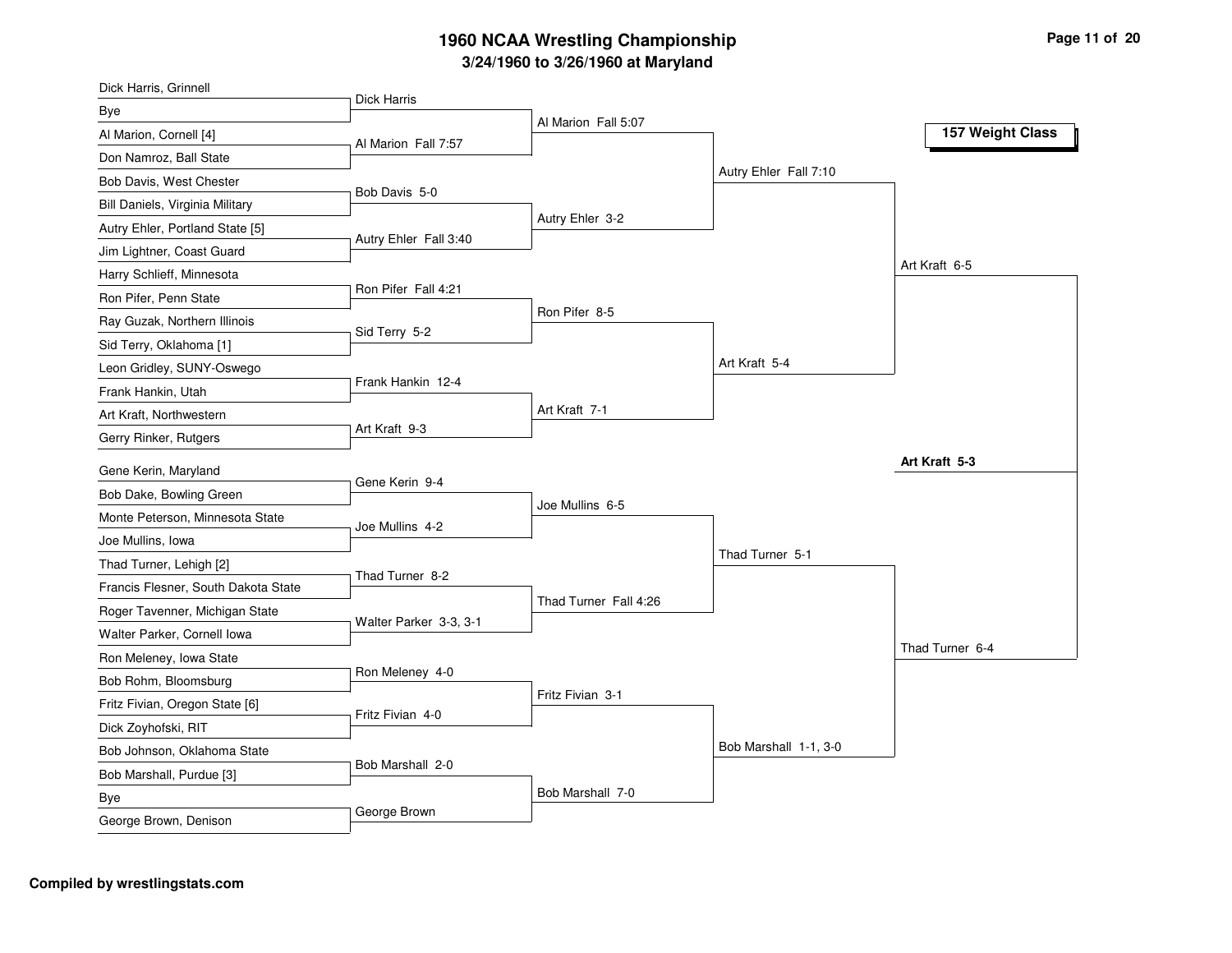# **3/24/1960 to 3/26/1960 at Maryland 1960 NCAA Wrestling Championship Page <sup>12</sup> of <sup>20</sup>**

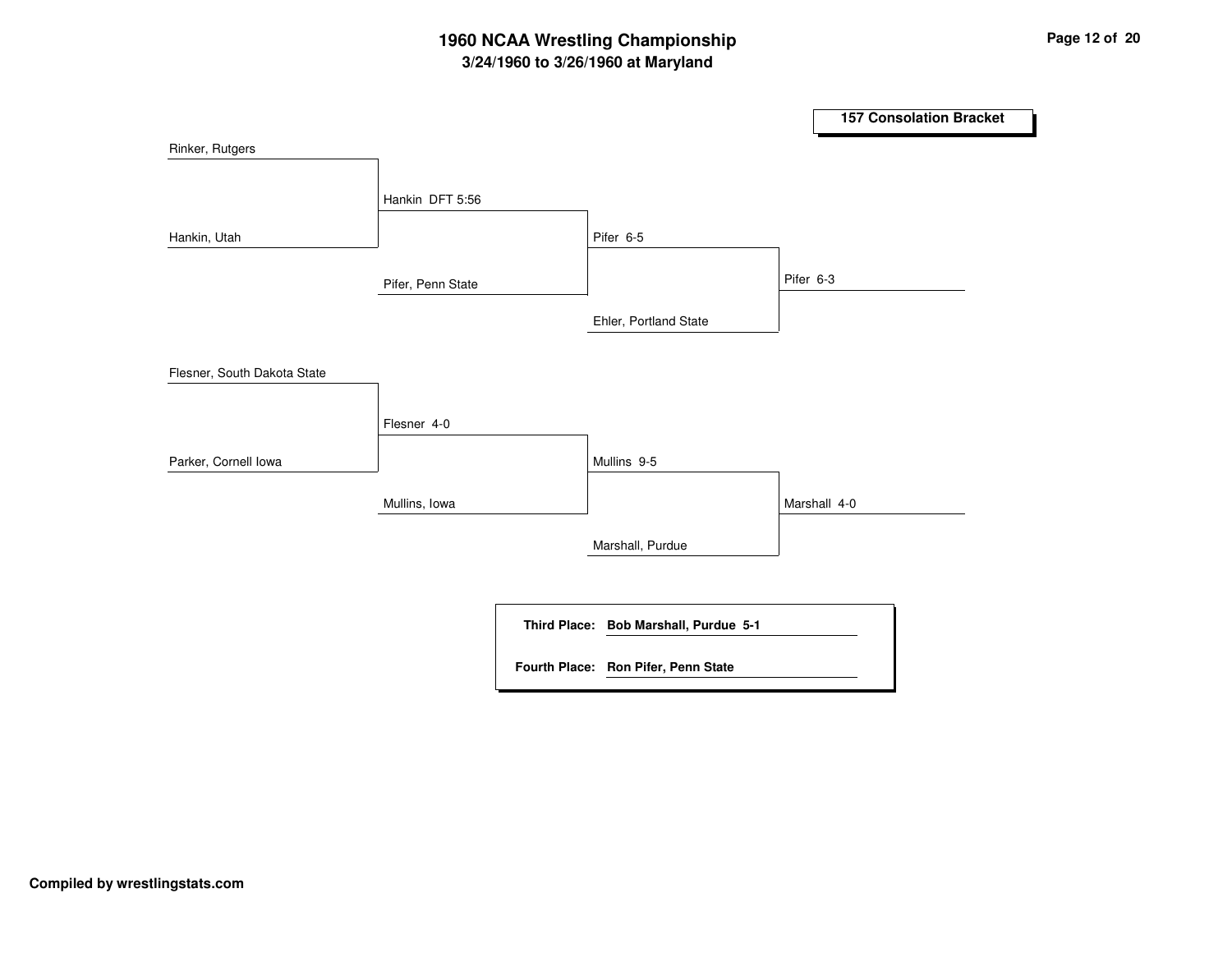| Carl Skuba, Rutgers                |                         |                       |                        |                         |
|------------------------------------|-------------------------|-----------------------|------------------------|-------------------------|
| Bye                                | Carl Skuba              | Gary Wilson 5-0       |                        |                         |
| Gary Wilson, Northern Colorado [4] | Gary Wilson 4-1         |                       |                        | 167 Weight Class        |
| Dick Schaeffer, Moravian           |                         |                       |                        |                         |
| Sydney Walston, Iowa               |                         |                       | Gary Wilson 5-2        |                         |
| Bye                                | Sydney Walston          |                       |                        |                         |
| Don Haefele, Rochester             | John Kreamer 11-6       | John Kreamer 3-1      |                        |                         |
| John Kreamer, Lock Haven [5]       |                         |                       |                        |                         |
| Tim Butler, Oklahoma               |                         |                       |                        | Dick Ballinger 2-2, 2-0 |
| Bye                                | <b>Tim Butler</b>       |                       |                        |                         |
| Bob Koehen, Minnesota              | Bob Koehen 4-0          | Bob Koehen 7-2        |                        |                         |
| Bill Rischell, Maryland            |                         |                       |                        |                         |
| Jerry Slattery, Minnesota State    |                         |                       | Dick Ballinger 4-2     |                         |
| Dick Ballinger, Wyoming [1]        | Dick Ballinger 5-3      |                       |                        |                         |
| Bob Million, Ball State            |                         | Dick Ballinger 8-2    |                        |                         |
| Henry Barone, Penn State           | Henry Barone 9-3        |                       |                        |                         |
| Joe Friedel, West Chester          |                         |                       |                        | Dick Ballinger 6-4      |
| Bill DeButts, Virginia             | Joe Friedel Fall 8:21   |                       |                        |                         |
| Mike Ferguson, Cornell Iowa        |                         | Joe Friedel Fall 3:15 |                        |                         |
| Bye                                | Mike Ferguson           |                       |                        |                         |
| Bill Russell, North Carolina       |                         |                       | Ronnie Clinton 13-8    |                         |
| Ronnie Clinton, Oklahoma State [2] | Ronnie Clinton DFT 3:45 |                       |                        |                         |
| Dave Angell, Lehigh                |                         | Ronnie Clinton 10-8   |                        |                         |
| Bye                                | Dave Angell             |                       |                        |                         |
| Dick Bartlett, Virginia Military   |                         |                       |                        | Ronnie Clinton 7-4      |
| Dennis Fitzgerald, Michigan [3]    | Dennis Fitzgerald 8-1   |                       |                        |                         |
| John Sterner, South Dakota State   |                         | Dennis Fitzgerald 8-5 |                        |                         |
| Bye                                | John Sterner            |                       |                        |                         |
| Tom Miller, Yale                   |                         |                       | Dennis Fitzgerald 11-1 |                         |
| Dave Neal, Carleton                | Tom Miller 20-2         |                       |                        |                         |
| Bye                                |                         | Tom Miller 5-3        |                        |                         |
| Walt Sanders, Virginia Tech        | <b>Walt Sanders</b>     |                       |                        |                         |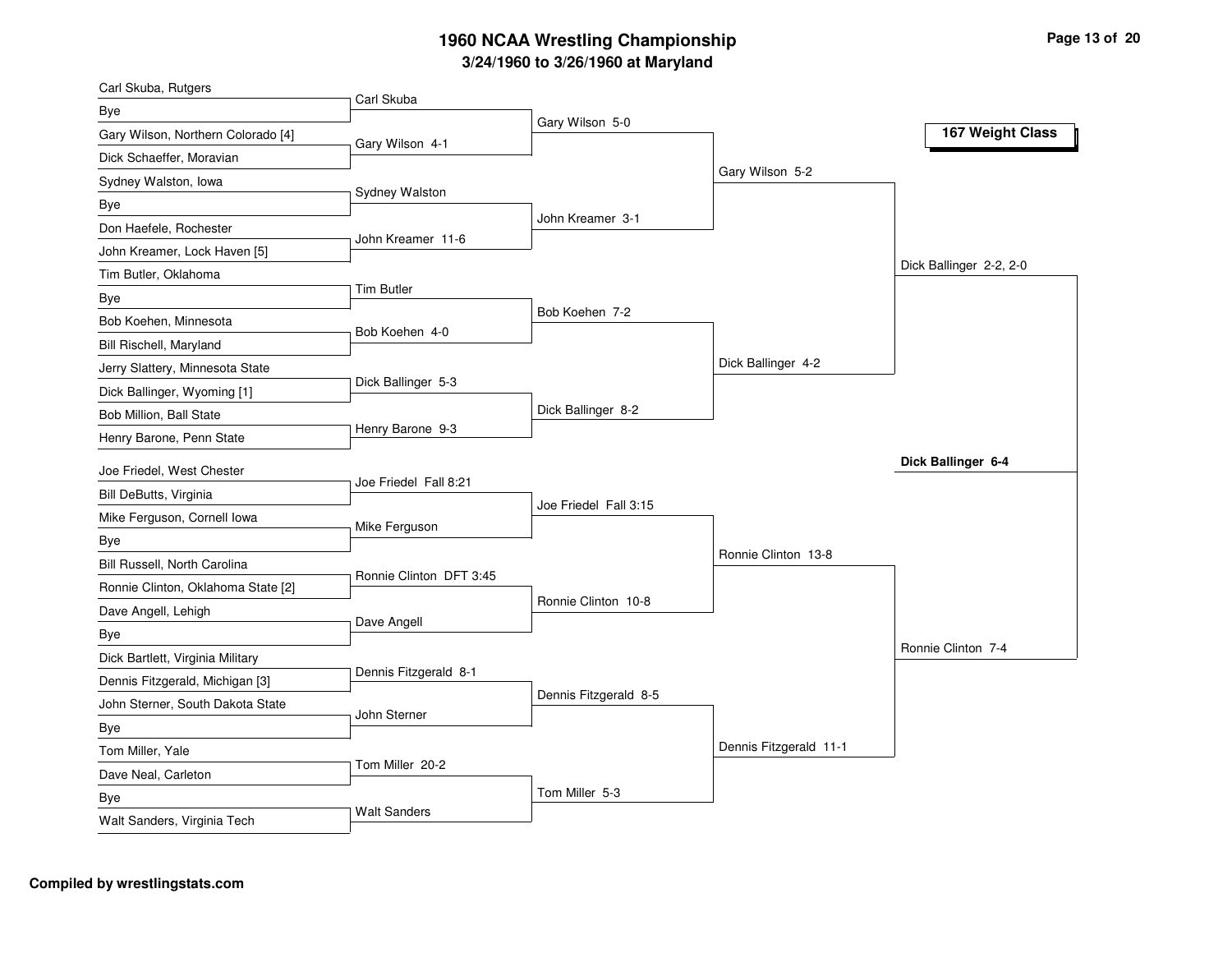# **3/24/1960 to 3/26/1960 at Maryland 1960 NCAA Wrestling Championship Page <sup>14</sup> of <sup>20</sup>**

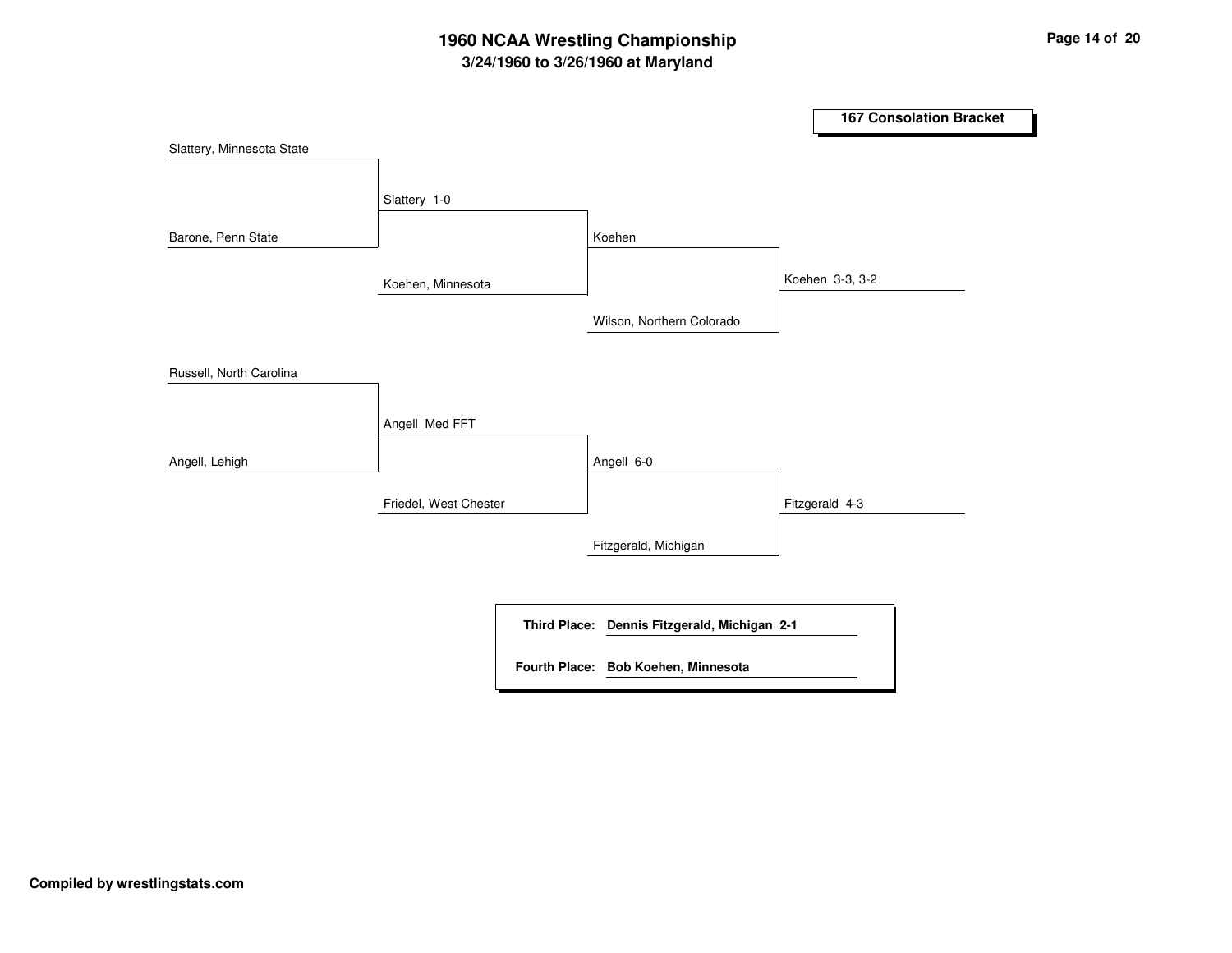| Bill Yates, University of the South     | <b>Bill Yates</b>    |                          |                      |                      |
|-----------------------------------------|----------------------|--------------------------|----------------------|----------------------|
| Bye                                     |                      | George Ihnat 7-1         |                      |                      |
| George Ihnat, Indiana [4]               | George Ihnat 3-0     |                          |                      | 177 Weight Class     |
| Jergen Begala, Kent State               |                      |                          |                      |                      |
| John Narcisco, Rutgers                  | John Narcisco        |                          | George Ihnat 4-2     |                      |
| Bye                                     |                      |                          |                      |                      |
| Tony Vuocolo, Pittsburgh                | Tony Vuocolo 7-6     | Tony Vuocolo Fall 8:52   |                      |                      |
| Larry Meyer, SIU-Carbondale             |                      |                          |                      |                      |
| Bill Koehen, Minnesota                  |                      |                          |                      | Roy Conrad Fall 2:24 |
| Bye                                     | <b>Bill Koehen</b>   |                          |                      |                      |
| Jack Smith, Northern Iowa               | Bruce Campbell 8-5   | Bruce Campbell 6-3       |                      |                      |
| Bruce Campbell, Oklahoma State          |                      |                          |                      |                      |
| Phil Myer, Penn State                   |                      |                          | Roy Conrad Fall 4:08 |                      |
| Bye                                     | Phil Myer            |                          |                      |                      |
| Mike Sterner, South Dakota State        |                      | Roy Conrad 9-0           |                      |                      |
| Roy Conrad, Northern Illinois [1]       | Roy Conrad Fall 1:49 |                          |                      |                      |
|                                         |                      |                          |                      | Roy Conrad 14-13     |
|                                         |                      |                          |                      |                      |
| Tony Matulonis, Maryland                | Tony Stevens 3-1     |                          |                      |                      |
| Tony Stevens, Cornell Iowa              |                      | David Campbell Fall 5:34 |                      |                      |
| David Campbell, Oklahoma [2]            | David Campbell       |                          |                      |                      |
| Bye                                     |                      |                          | David Campbell 6-1   |                      |
| Calvin Roulson, Iowa                    | Ralph DiMuccio 11-1  |                          |                      |                      |
| Ralph DiMuccio, Springfield             |                      | Ralph DiMuccio 4-3       |                      |                      |
| Jim Detrixhe, Lehigh                    | Jim Detrixhe         |                          |                      |                      |
| Bye                                     |                      |                          |                      | David Campbell 15-3  |
| Hardy Will, Yale                        | Lyle Brownlee 4-1    |                          |                      |                      |
| Lyle Brownlee, Wyoming [6]              |                      | Lyle Brownlee 8-6        |                      |                      |
| Bob Eckley, Waynesburg                  | <b>Bob Eckley</b>    |                          |                      |                      |
| Bye                                     |                      |                          | Al Rushatz 9-1       |                      |
| Al Rushatz, Army [3]                    | Al Rushatz           |                          |                      |                      |
| Bye                                     |                      | Al Rushatz 12-0          |                      |                      |
| Bye<br>Jerry Conners, Virginia Military | Jerry Conners        |                          |                      |                      |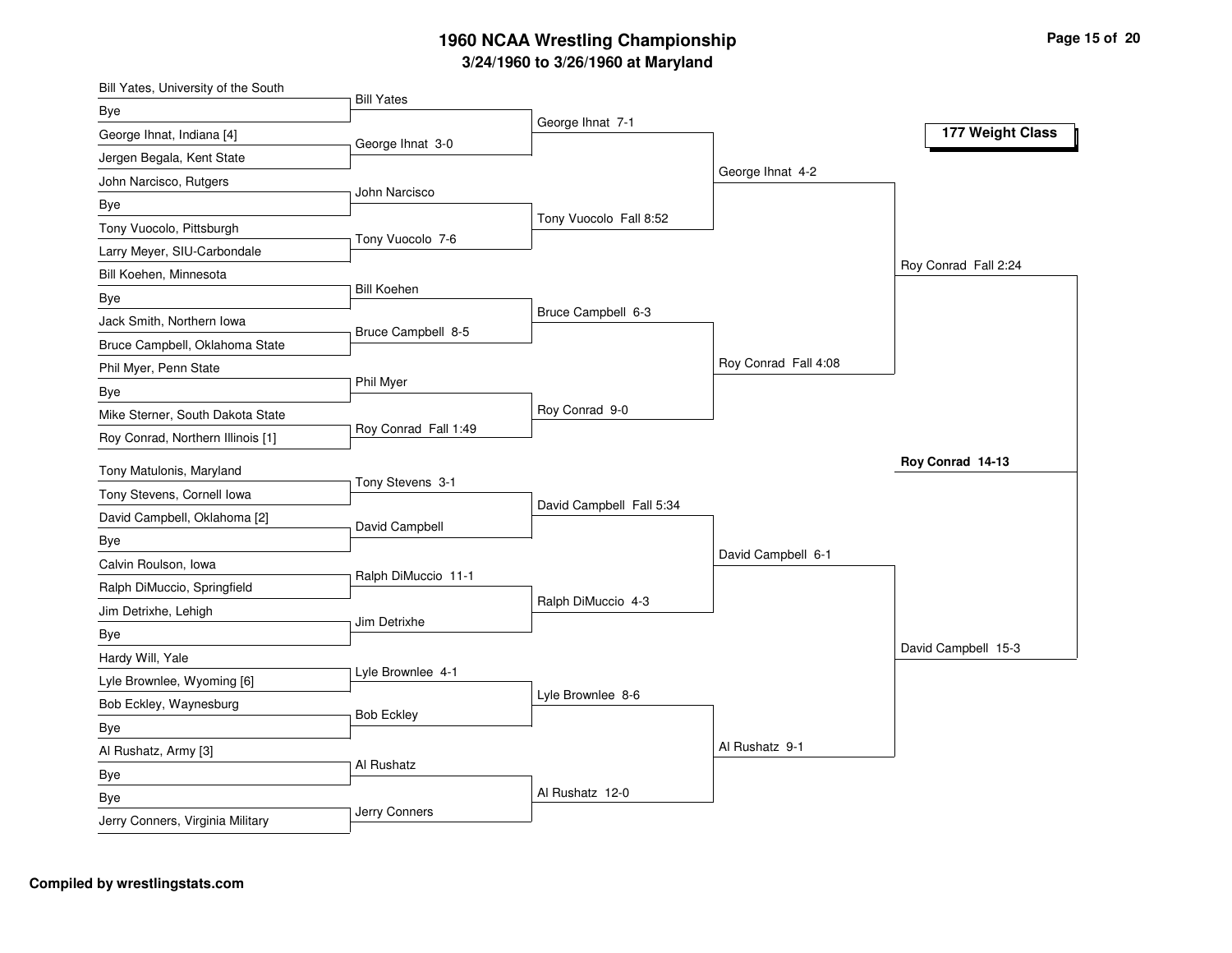# **3/24/1960 to 3/26/1960 at Maryland 1960 NCAA Wrestling Championship Page <sup>16</sup> of <sup>20</sup>**

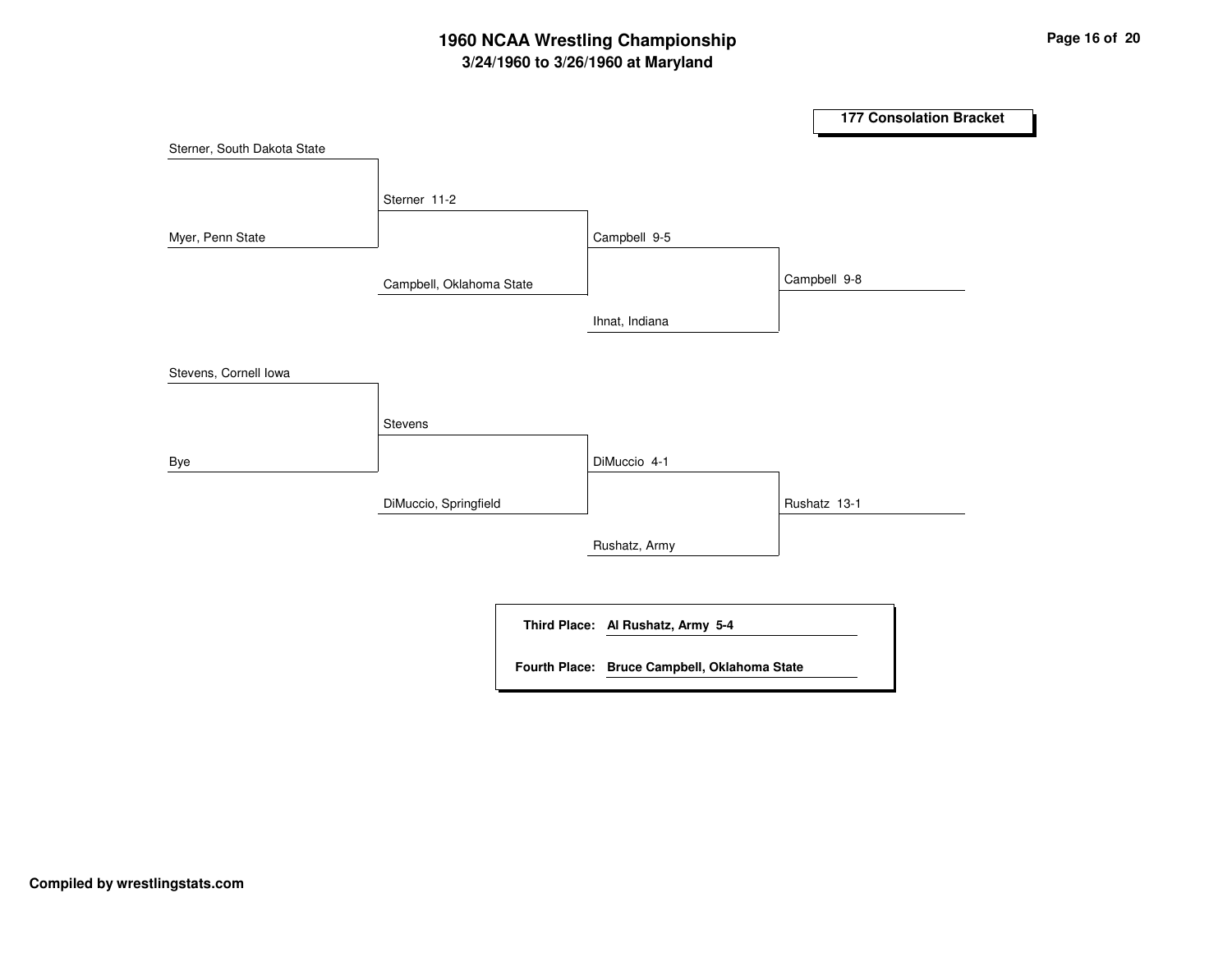| Bye<br>Jack Stanbro Fall 7:54<br>191 Weight Class<br>Jack Stanbro, Ithaca<br>Jack Stanbro<br>Bye<br>Jack Stanbro 9-2<br>Dick Sherrill, Yale [5]<br>Dick Sherrill<br>Bye<br>Dick Sherrill 7-6<br>Dick Kohlhafer, Baltimore<br>Dick Kohlhafer<br>Bye<br>Jack Stanbro 6-2<br>Don Cory, Rutgers<br>Don Cory<br>Bye<br>Fred Olm 6-1<br>Fred Olm, Michigan<br>Fred Olm<br>Bye<br>Gordon Trapp 3-3, 1-1 SRD<br>Dick Keeler, Long Beach State<br>Dick Keeler<br>Bye<br>Gordon Trapp 2-1<br>Bob Smith, St. Lawrence<br>Gordon Trapp Fall 7:29<br>Gordon Trapp, Iowa [1]<br>George Goodner 4-3<br>Mario DeStefano, Springfield<br>Charlie Moore 9-4<br>Charlie Moore, Lehigh<br>Art Giorgini 10-7<br>Art Giorgini, Brown<br>Art Giorgini<br>Bye<br>George Goodner Fall 8:41<br>George Goodner, Oklahoma [2]<br>George Goodner<br>Bye<br>George Goodner 5-0<br>John Trojan, Penn State<br>John Trojan<br>Bye<br>George Goodner 11-5<br>Howard Colling, Wyoming<br><b>Howard Colling</b><br>Bye<br>Paul Eckley 11-3<br>Paul Eckley, Waynesburg [6]<br>Paul Eckley<br>Bye<br>Paul Eckley Fall 7:22<br>Jerald Williams, Oklahoma State<br>Jerald Williams<br>Bye<br>Jerald Williams 10-5<br>Bye<br><b>Thomas Hall</b> | Hank Poniatowski, Maryland [4] | Hank Poniatowski |  |  |
|---------------------------------------------------------------------------------------------------------------------------------------------------------------------------------------------------------------------------------------------------------------------------------------------------------------------------------------------------------------------------------------------------------------------------------------------------------------------------------------------------------------------------------------------------------------------------------------------------------------------------------------------------------------------------------------------------------------------------------------------------------------------------------------------------------------------------------------------------------------------------------------------------------------------------------------------------------------------------------------------------------------------------------------------------------------------------------------------------------------------------------------------------------------------------------------------------------|--------------------------------|------------------|--|--|
|                                                                                                                                                                                                                                                                                                                                                                                                                                                                                                                                                                                                                                                                                                                                                                                                                                                                                                                                                                                                                                                                                                                                                                                                         |                                |                  |  |  |
|                                                                                                                                                                                                                                                                                                                                                                                                                                                                                                                                                                                                                                                                                                                                                                                                                                                                                                                                                                                                                                                                                                                                                                                                         |                                |                  |  |  |
|                                                                                                                                                                                                                                                                                                                                                                                                                                                                                                                                                                                                                                                                                                                                                                                                                                                                                                                                                                                                                                                                                                                                                                                                         |                                |                  |  |  |
|                                                                                                                                                                                                                                                                                                                                                                                                                                                                                                                                                                                                                                                                                                                                                                                                                                                                                                                                                                                                                                                                                                                                                                                                         |                                |                  |  |  |
|                                                                                                                                                                                                                                                                                                                                                                                                                                                                                                                                                                                                                                                                                                                                                                                                                                                                                                                                                                                                                                                                                                                                                                                                         |                                |                  |  |  |
|                                                                                                                                                                                                                                                                                                                                                                                                                                                                                                                                                                                                                                                                                                                                                                                                                                                                                                                                                                                                                                                                                                                                                                                                         |                                |                  |  |  |
|                                                                                                                                                                                                                                                                                                                                                                                                                                                                                                                                                                                                                                                                                                                                                                                                                                                                                                                                                                                                                                                                                                                                                                                                         |                                |                  |  |  |
|                                                                                                                                                                                                                                                                                                                                                                                                                                                                                                                                                                                                                                                                                                                                                                                                                                                                                                                                                                                                                                                                                                                                                                                                         |                                |                  |  |  |
|                                                                                                                                                                                                                                                                                                                                                                                                                                                                                                                                                                                                                                                                                                                                                                                                                                                                                                                                                                                                                                                                                                                                                                                                         |                                |                  |  |  |
|                                                                                                                                                                                                                                                                                                                                                                                                                                                                                                                                                                                                                                                                                                                                                                                                                                                                                                                                                                                                                                                                                                                                                                                                         |                                |                  |  |  |
|                                                                                                                                                                                                                                                                                                                                                                                                                                                                                                                                                                                                                                                                                                                                                                                                                                                                                                                                                                                                                                                                                                                                                                                                         |                                |                  |  |  |
|                                                                                                                                                                                                                                                                                                                                                                                                                                                                                                                                                                                                                                                                                                                                                                                                                                                                                                                                                                                                                                                                                                                                                                                                         |                                |                  |  |  |
|                                                                                                                                                                                                                                                                                                                                                                                                                                                                                                                                                                                                                                                                                                                                                                                                                                                                                                                                                                                                                                                                                                                                                                                                         |                                |                  |  |  |
|                                                                                                                                                                                                                                                                                                                                                                                                                                                                                                                                                                                                                                                                                                                                                                                                                                                                                                                                                                                                                                                                                                                                                                                                         |                                |                  |  |  |
|                                                                                                                                                                                                                                                                                                                                                                                                                                                                                                                                                                                                                                                                                                                                                                                                                                                                                                                                                                                                                                                                                                                                                                                                         |                                |                  |  |  |
|                                                                                                                                                                                                                                                                                                                                                                                                                                                                                                                                                                                                                                                                                                                                                                                                                                                                                                                                                                                                                                                                                                                                                                                                         |                                |                  |  |  |
|                                                                                                                                                                                                                                                                                                                                                                                                                                                                                                                                                                                                                                                                                                                                                                                                                                                                                                                                                                                                                                                                                                                                                                                                         |                                |                  |  |  |
|                                                                                                                                                                                                                                                                                                                                                                                                                                                                                                                                                                                                                                                                                                                                                                                                                                                                                                                                                                                                                                                                                                                                                                                                         |                                |                  |  |  |
|                                                                                                                                                                                                                                                                                                                                                                                                                                                                                                                                                                                                                                                                                                                                                                                                                                                                                                                                                                                                                                                                                                                                                                                                         |                                |                  |  |  |
|                                                                                                                                                                                                                                                                                                                                                                                                                                                                                                                                                                                                                                                                                                                                                                                                                                                                                                                                                                                                                                                                                                                                                                                                         |                                |                  |  |  |
|                                                                                                                                                                                                                                                                                                                                                                                                                                                                                                                                                                                                                                                                                                                                                                                                                                                                                                                                                                                                                                                                                                                                                                                                         |                                |                  |  |  |
|                                                                                                                                                                                                                                                                                                                                                                                                                                                                                                                                                                                                                                                                                                                                                                                                                                                                                                                                                                                                                                                                                                                                                                                                         |                                |                  |  |  |
|                                                                                                                                                                                                                                                                                                                                                                                                                                                                                                                                                                                                                                                                                                                                                                                                                                                                                                                                                                                                                                                                                                                                                                                                         |                                |                  |  |  |
|                                                                                                                                                                                                                                                                                                                                                                                                                                                                                                                                                                                                                                                                                                                                                                                                                                                                                                                                                                                                                                                                                                                                                                                                         |                                |                  |  |  |
|                                                                                                                                                                                                                                                                                                                                                                                                                                                                                                                                                                                                                                                                                                                                                                                                                                                                                                                                                                                                                                                                                                                                                                                                         |                                |                  |  |  |
|                                                                                                                                                                                                                                                                                                                                                                                                                                                                                                                                                                                                                                                                                                                                                                                                                                                                                                                                                                                                                                                                                                                                                                                                         |                                |                  |  |  |
|                                                                                                                                                                                                                                                                                                                                                                                                                                                                                                                                                                                                                                                                                                                                                                                                                                                                                                                                                                                                                                                                                                                                                                                                         |                                |                  |  |  |
|                                                                                                                                                                                                                                                                                                                                                                                                                                                                                                                                                                                                                                                                                                                                                                                                                                                                                                                                                                                                                                                                                                                                                                                                         |                                |                  |  |  |
|                                                                                                                                                                                                                                                                                                                                                                                                                                                                                                                                                                                                                                                                                                                                                                                                                                                                                                                                                                                                                                                                                                                                                                                                         |                                |                  |  |  |
|                                                                                                                                                                                                                                                                                                                                                                                                                                                                                                                                                                                                                                                                                                                                                                                                                                                                                                                                                                                                                                                                                                                                                                                                         |                                |                  |  |  |
|                                                                                                                                                                                                                                                                                                                                                                                                                                                                                                                                                                                                                                                                                                                                                                                                                                                                                                                                                                                                                                                                                                                                                                                                         | Thomas Hall, Pittsburgh [3]    |                  |  |  |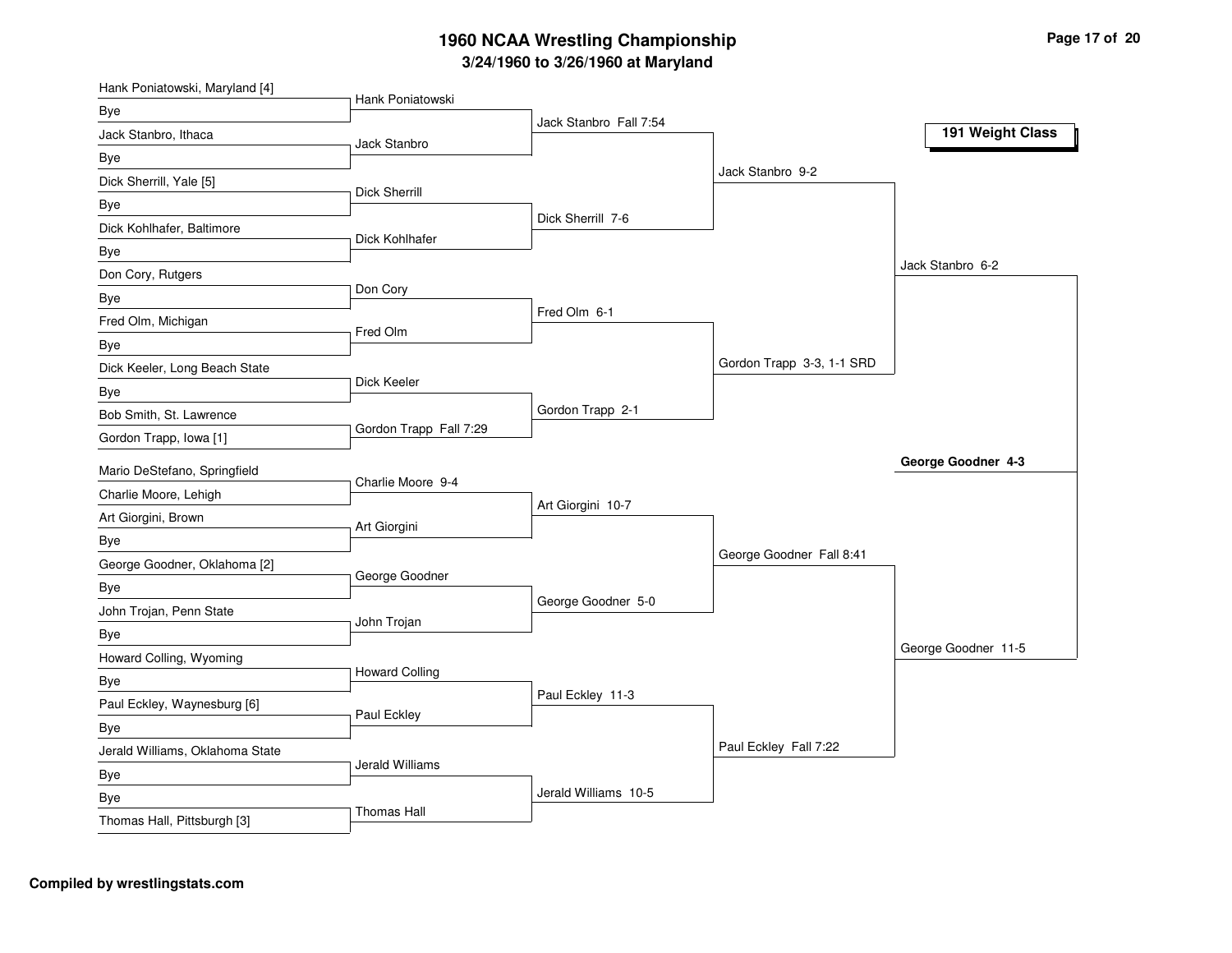# **3/24/1960 to 3/26/1960 at Maryland 1960 NCAA Wrestling Championship Page <sup>18</sup> of <sup>20</sup>**

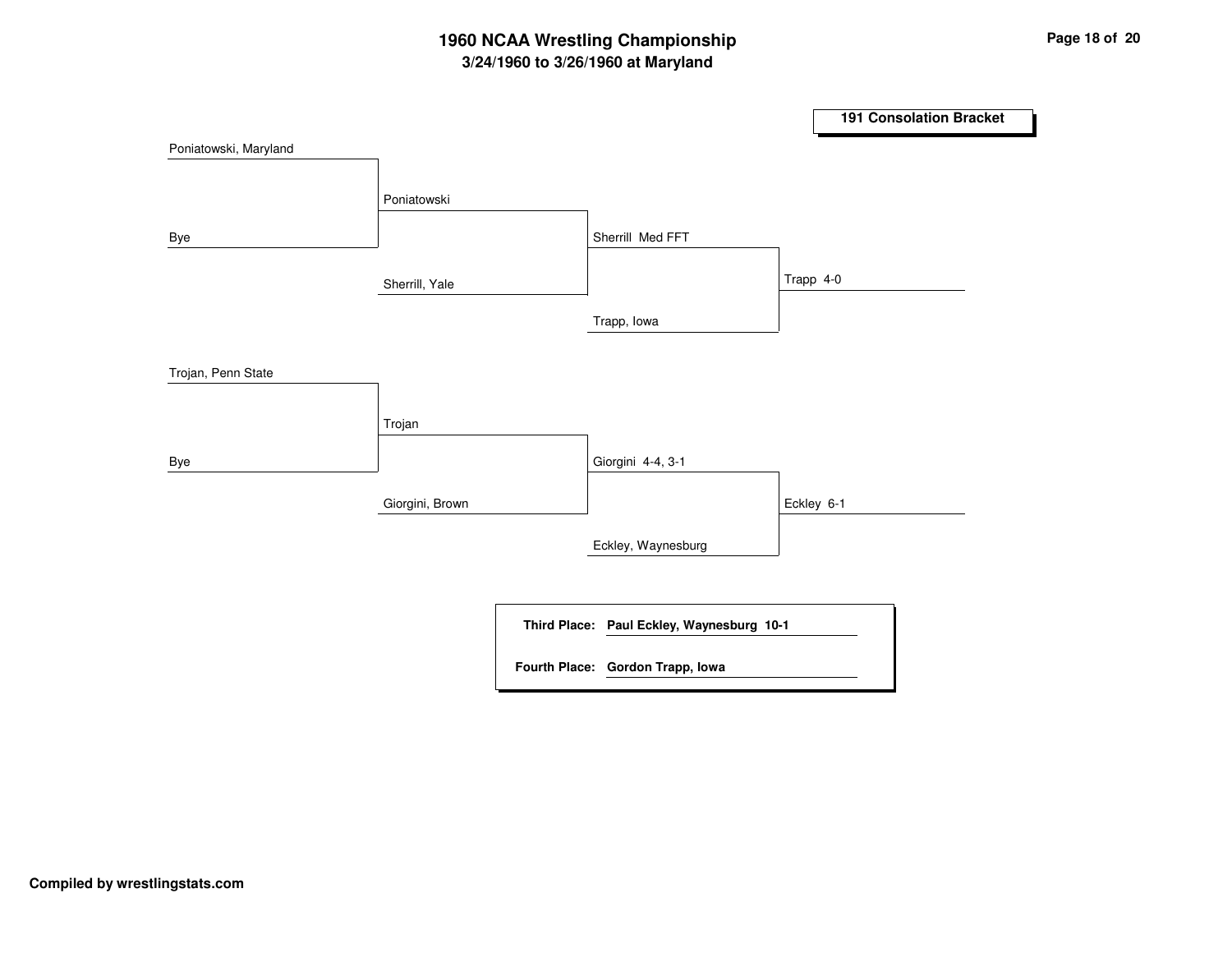| Rory Weber, Northwestern [4]         |                           |                      |                        |                         |
|--------------------------------------|---------------------------|----------------------|------------------------|-------------------------|
| Bye                                  | Rory Weber                | Rory Weber Fall 2:39 |                        |                         |
| Dale Kuhns, Army                     | Dale Kuhns                |                      |                        | <b>UNL Weight Class</b> |
| Bye                                  |                           |                      |                        |                         |
| Fred Wright, Cornell Iowa            |                           |                      | Rory Weber 0-0, 0-0 RD |                         |
| <b>Bye</b>                           | Fred Wright               |                      |                        |                         |
| Pat Lovell, Cal Poly-SLO [5]         | Ken Klaus 3-2             | Fred Wright 5-0      |                        |                         |
| Ken Klaus, RIT                       |                           |                      |                        |                         |
| Bob Hacker, Maryland                 |                           |                      |                        | Dale Lewis 1-1, 3-1     |
| Bye                                  | <b>Bob Hacker</b>         |                      |                        |                         |
| Dale Lewis, Oklahoma [1]             | Dale Lewis                | Dale Lewis Fall 5:59 |                        |                         |
| Bye                                  |                           |                      |                        |                         |
| Bill Wood, Brown                     |                           |                      | Dale Lewis 4-1         |                         |
| Bye                                  | <b>Bill Wood</b>          |                      |                        |                         |
| Garry Stensland, Oregon              |                           | Garry Stensland 2-0  |                        |                         |
| Wayland Blake, Minnesota State       | Garry Stensland Fall 6:39 |                      |                        |                         |
| Warren Dawson, Wyoming               |                           |                      |                        | Dale Lewis 3-1          |
| Sherwyn Thorson, Iowa                | Sherwyn Thorson Fall 4:58 |                      |                        |                         |
| John Oberly, Penn State [2]          |                           | Sherwyn Thorson 7-2  |                        |                         |
| Bye                                  | John Oberly               |                      |                        |                         |
| Jan Schwitters, Iowa State           |                           |                      | Sherwyn Thorson 8-2    |                         |
| <b>Bye</b>                           | Jan Schwitters            |                      |                        |                         |
| Joe Farmer, SUNY-Oswego              |                           | Jan Schwitters 3-0   |                        |                         |
| Bye                                  | Joe Farmer                |                      |                        |                         |
| John Baum, Michigan State [6]        |                           |                      |                        | Sherwyn Thorson 3-1     |
| Jim Sierk, Rutgers                   | John Baum Fall 1:54       |                      |                        |                         |
| Frank Kurtenbach, South Dakota State |                           | John Baum Fall 5:48  |                        |                         |
| Bye                                  | Frank Kurtenbach          |                      |                        |                         |
| Bob Asack, Columbia                  |                           |                      | John Baum 6-2          |                         |
| Bye                                  | <b>Bob Asack</b>          |                      |                        |                         |
| Bye                                  |                           | Jim Raschke 9-5      |                        |                         |
| Jim Raschke, Nebraska [3]            | Jim Raschke               |                      |                        |                         |